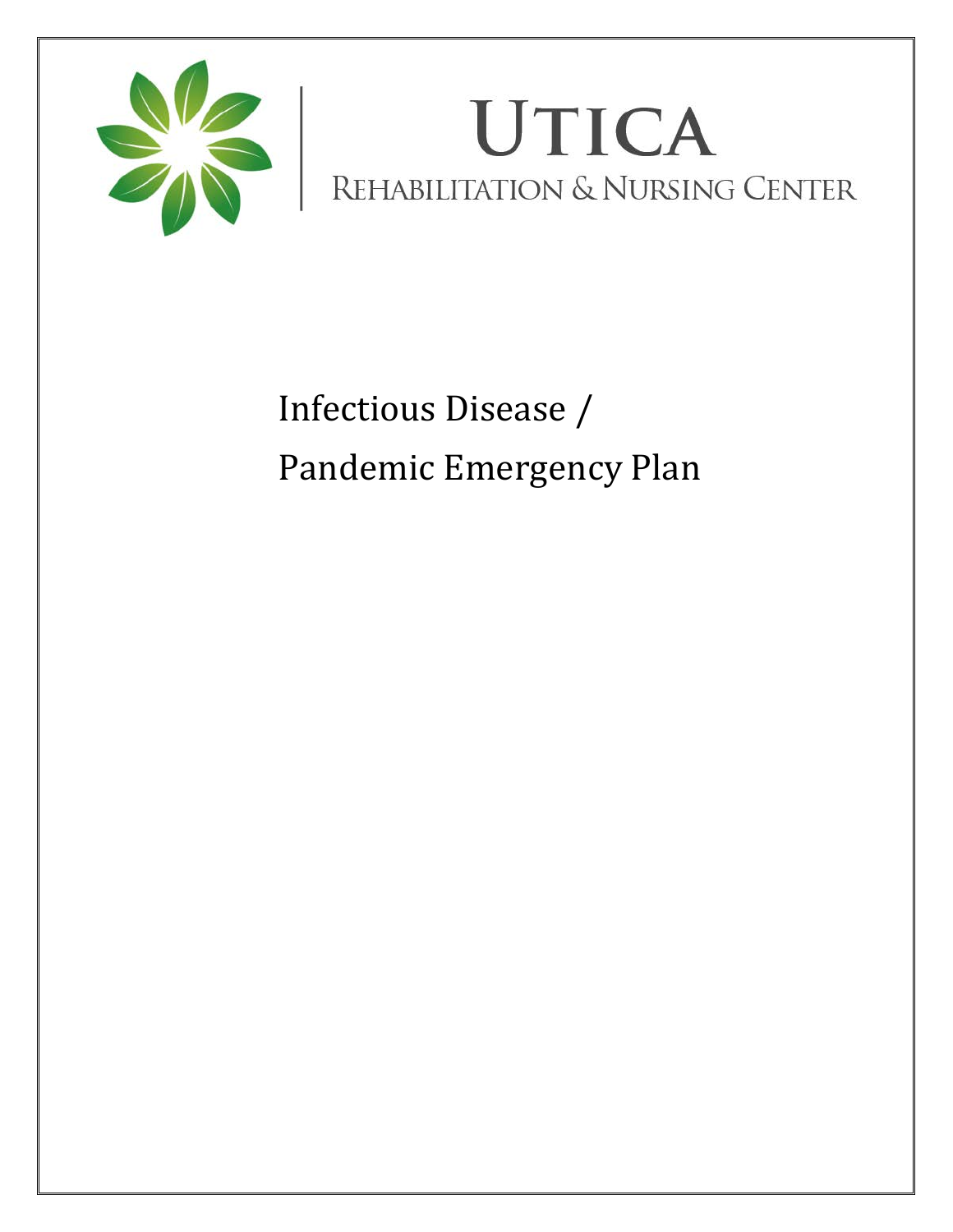#### **OVERVIEW**

Infectious diseases are caused by pathogenic microorganisms, such as bacteria, viruses, parasites or fungi. The circumstances of infectious disease emergencies, including ones that rise to the level of a pandemic, vary by multiple factors including type of biological agent, scale of exposure, mode of transmission and intentionality.

The facility follows effective strategies for preventing infectious diseases. Each county Local Health Department-(LHD) has prevention agenda priorities compiled from community health assessments that can be reviewed and utilized by the facility to fully develop and plan a response for infectious disease and pandemic situations.

The circumstances of infectious disease emergencies, including ones that rise to the level of a pandemic, vary due to multiple factors, including type of biological agent, scale of exposure, mode of transmission and intentionality. Infectious disease emergencies can include outbreaks, epidemics and pandemics. The facility must plan effective strategies for responding to all types of infectious diseases, including those that rise to the higher level of pandemic.

The following Pandemic Emergency Plan outlines the hazard-specific preparedness, response, and recovery activities the facility should plan for that are unique to an incident involving infectious disease as well as those incidents that rise to the occasion of a pandemic emergency.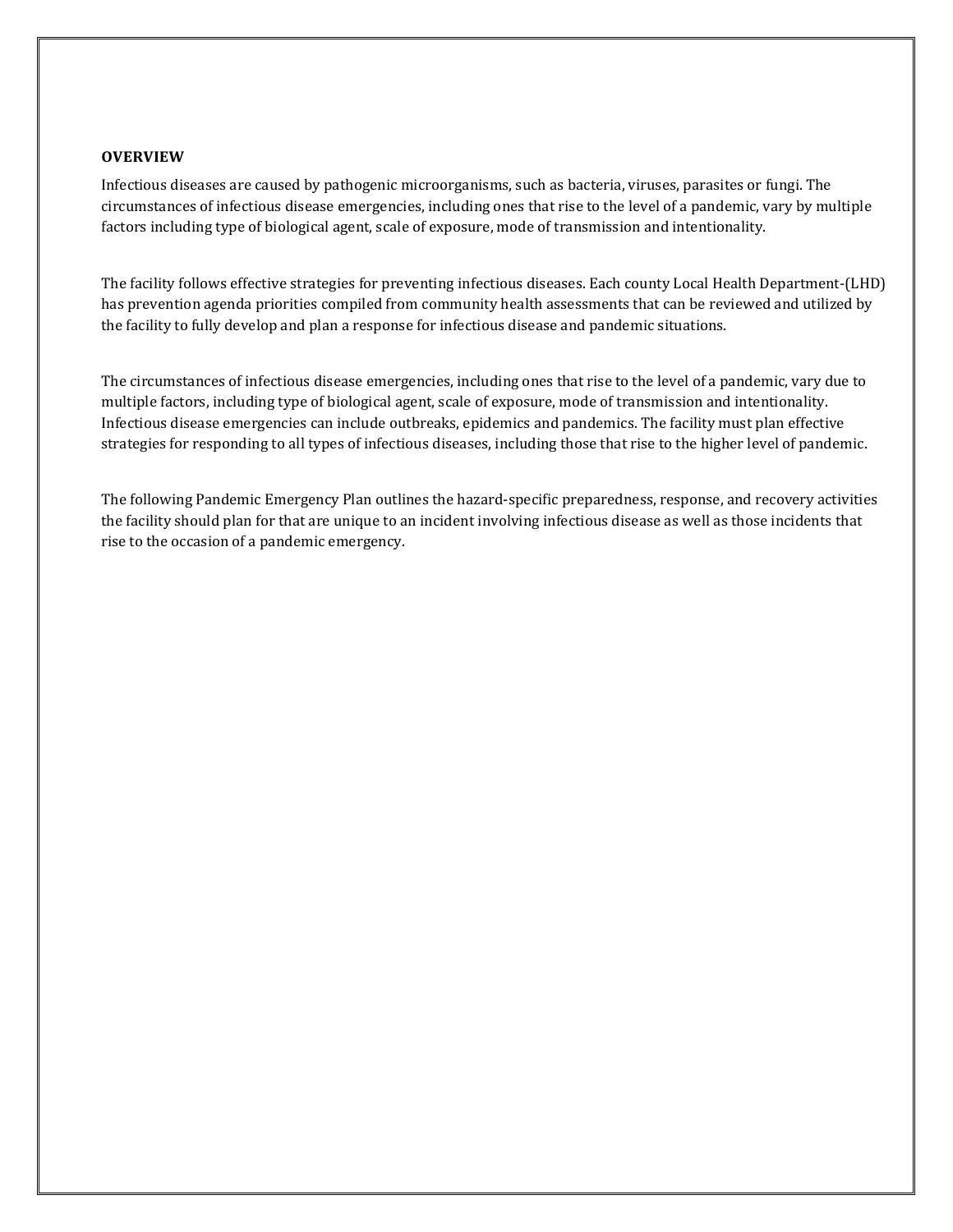#### **1. COMMUNICABLE DISEASE REPORTING**

#### **1.1 IMPORTANCE OF REPORTING**

In order for the New York State Department of Health (NYSDOH) to have the ability to inform health care facilities of potential risks and preventive actions regarding communicable diseases, accurate and mandated reporting from health care facilities is needed.

It is especially important in ensuring the safety of health care facilities as it required to detect intra-facility outbreaks, geographic trends, and to identify emerging infectious diseases (EIDs).

#### **1.2 WHAT MUST BE REPORTED**

#### **NYSDOH Regulated Article 28 nursing homes:**

- Reporting of suspected or confirmed communicable diseases is mandated under the New York State Sanitary Code (10 NYCRR 2.10), as well as by 10 NYCRR 415.19.
- Any outbreak or significant increase in nosocomial infections above the norm or baseline in nursing home residents or employees must be reported to NYSDOH. This can be done electronically via the Nosocomial Outbreak Reporting Application (NORA). NORA is a NYSDOH Health Commerce System Application. Alternately, facilities may fax an **Infection Control Nosocomial Report Form (DOH 4018)** on the DOH public website.

Facilities are expected to conduct surveillance that is adequate to identify background rates and detect significant increases above those rates. Healthcare associated infection outbreaks may also be reported to the LHD.

- A single case of a reportable communicable disease or any unusual disease (defined as a newly apparent or emerging disease or syndrome that could possibly be caused by a transmissible infectious agent or microbial toxin) must be reported to the local health department (LHD) where the patient/resident resides. In addition, if the reportable communicable disease is suspected or confirmed to be acquired at the NYSDOH regulated Article 28 nursing home, it must also be reported to the NYSDOH. This can be done electronically via the NORA, or, by faxing an **Infection Control Nosocomial Report Form (DOH 4018).**
- Reports must be made to the local health department in the county in which the facility is located (as the resident's place of residence) and need to be submitted within 24 hours of diagnosis. However, some diseases warrant prompt action and should be reported immediately by phone.
- Categories and examples of reportable healthcare-associated infections include:
	- $\circ$  An outbreak or increased incidence of disease due to any infectious agent (e.g. staphylococci, vancomycin resistant enterococci, Pseudomonas, Clostridioides difficile, Klebsiella, Acinetobacter) occurring in residents or in persons working in the facility.
	- o Intra-facility outbreaks of influenza, gastroenteritis, pneumonia, or respiratory syncytial virus.
	- o Foodborne outbreaks.
	- $\circ$  Infections associated with contaminated medications, replacement fluids, or commercial products.
	- $\circ$  Single cases of healthcare-associated infection due to any of the diseases on the Communicable Disease Reporting list. For example, single cases of nosocomial acquired Legionella, measles virus, invasive group A beta hemolytic Streptococcus.
	- $\circ$  A single case involving Staphylococcus aureus showing reduced susceptibility to vancomycin.
	- o Clusters of tuberculin skin test conversions.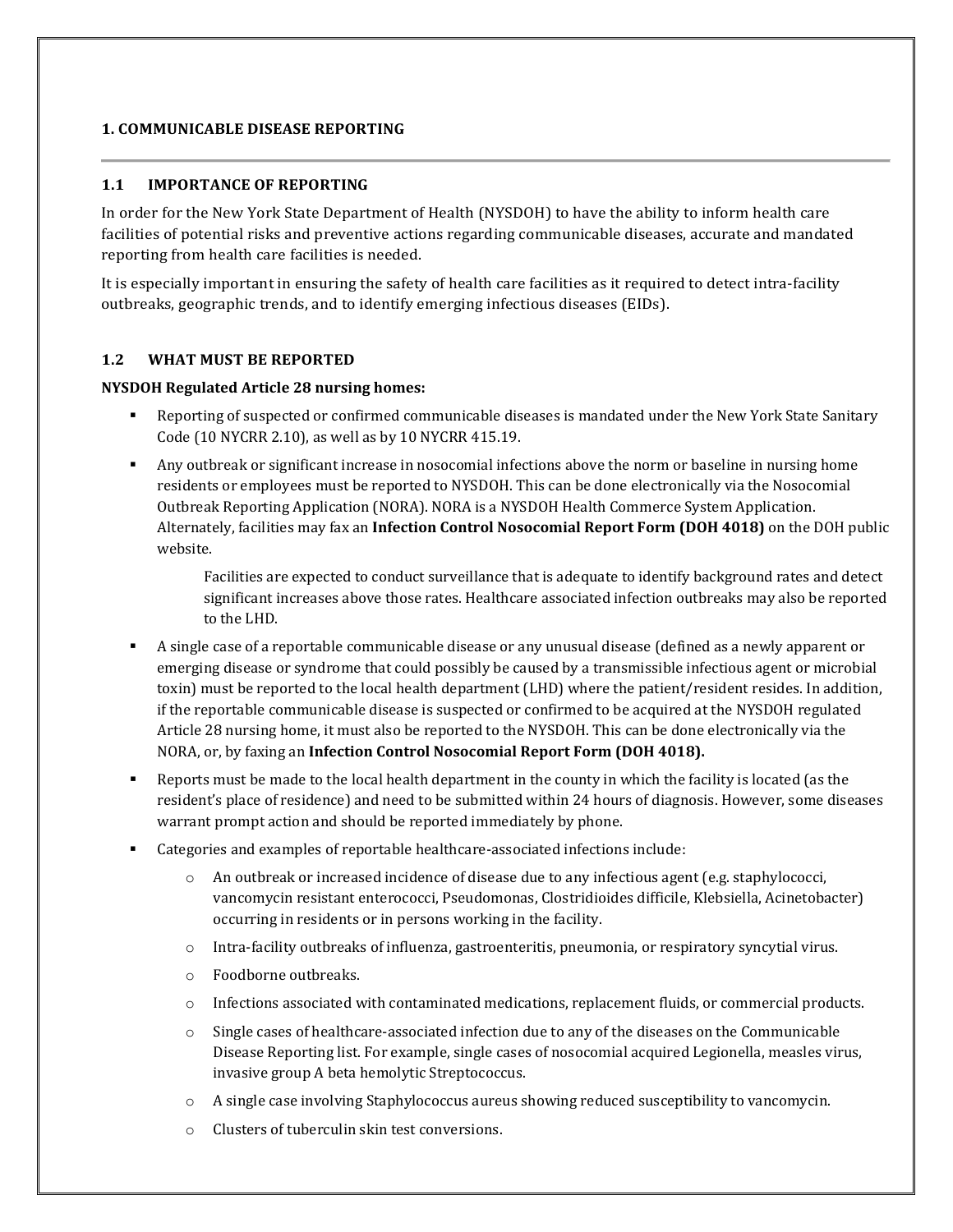- o A single case of active pulmonary or laryngeal tuberculosis in a nursing home resident or employee.
- o Increased or unexpected morbidity or mortality associated with medical devices, practices or procedures resulting in significant infections and/or hospital admissions.
- o Closure of a unit or service due to infections.
- Additional information for making a communicable disease report:
	- o Facilities should contact their NYSDOH regional epidemiologist or the NYSDOH Central Office Healthcare Epidemiology and Infection Control Program for general questions and infection control guidance or if additional information is needed about reporting to NORA. Contact information for NYSDOH regional epidemiologists and the Central Office Healthcare Epidemiology and Infection Control Program is located here:

[https://health.ny.gov/professionals/diseases/reporting/communicable/infection/regional\\_epi\\_staff.htm](https://health.ny.gov/professionals/diseases/reporting/communicable/infection/regional_epi_staff.htm)

For assistance after hours, nights and weekends, call New York State Watch Center (Warning Point) at 518- 292-2200.

- o Call your local health department or the New York State Department of Health's Bureau of Communicable Disease Control at (518) 473-4439 or, after hours, at 1 (866) 881-2809; to obtain reporting forms (DOH-389), call (518) 474-0548.
- o For facilities in New York City:
- Call 1 (866) NYC-DOH1 (1-866-692-3641) for additional information.
- Use the downloadable Universal Reporting Form (PD-16); those belonging to NYC MED can complete and submit the form online.

<https://www1.nyc.gov/assets/doh/downloads/pdf/hcp/urf-0803.pdf>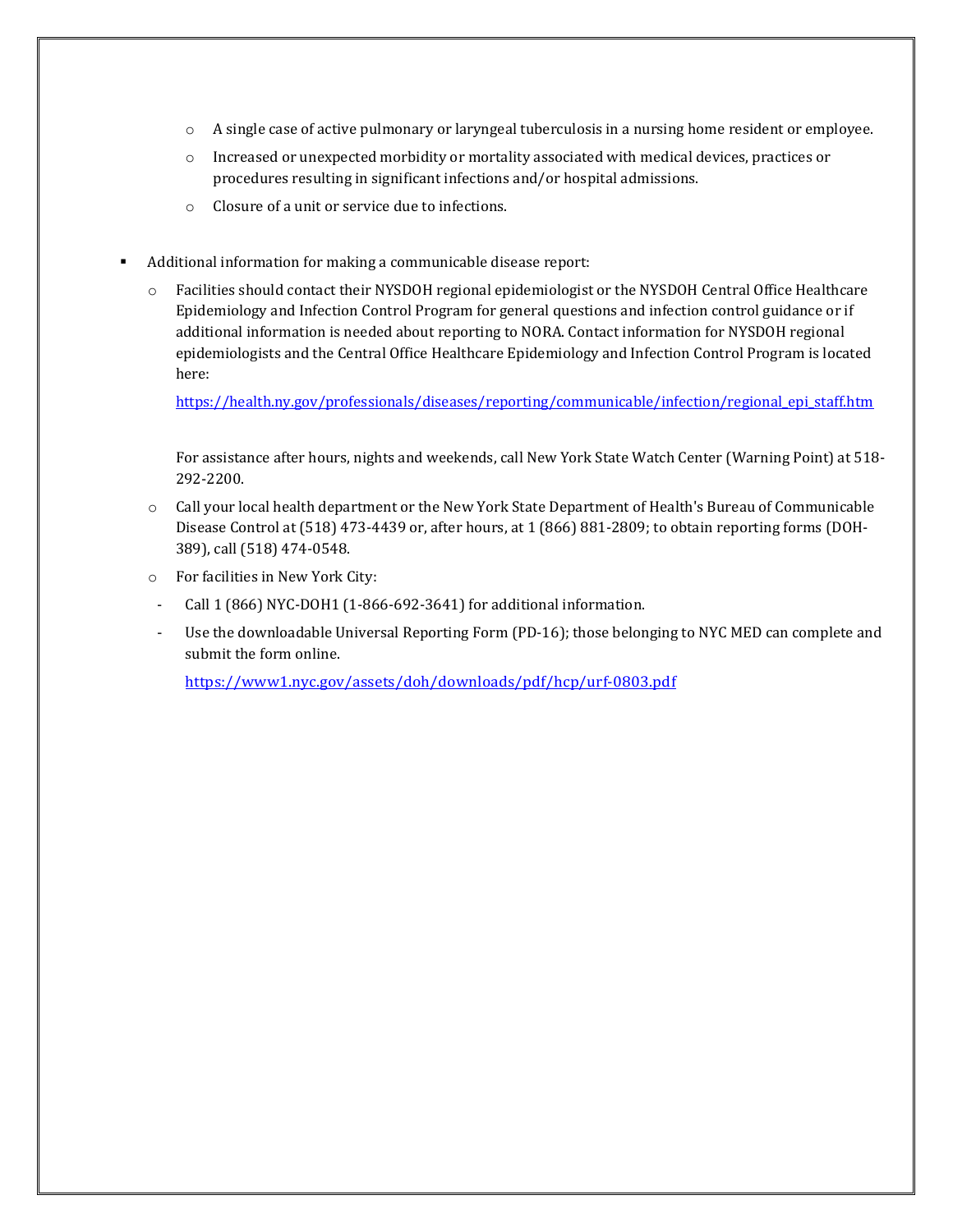

#### **INFECTION PREVENTION AND CONTROL**

#### **Reporting of Selected Diseases, Conditions and Nosocomial Infections to the New York State Department of Health**

#### **Policy:**

The New York State Health Code and New York State Sanitary Code require the reporting of communicable diseases/conditions to the New York State Department of Health on **Form 4018** within 24 hours after diagnosis. In addition, health care facilities should fax information concerning all reportable nosocomialacquired infections to the department's Infection Control Program using the enclosed form. All confirmed or suspected food borne outbreaks should be reported immediately to the local health unit as well as to the Infection Prevention and Control Program.

#### **<https://health.ny.gov/forms/doh-4018.pdf>**

#### **Nosocomial Outbreaks:**

Multiple cases, clusters, outbreaks and/or increased incidents of nosocomial acquired infections in both residents and staff. Definitions of above shall be individually determined as per facility policies; i.e. GI Outbreak protocol, comparison to facility baselines and infection trends, and review of area prevalence rates as well as decisions made by the Infection Control Committee.

**[https://health.ny.gov/forms/instructions/doh-389\\_instructions.pdf](https://health.ny.gov/forms/instructions/doh-389_instructions.pdf)**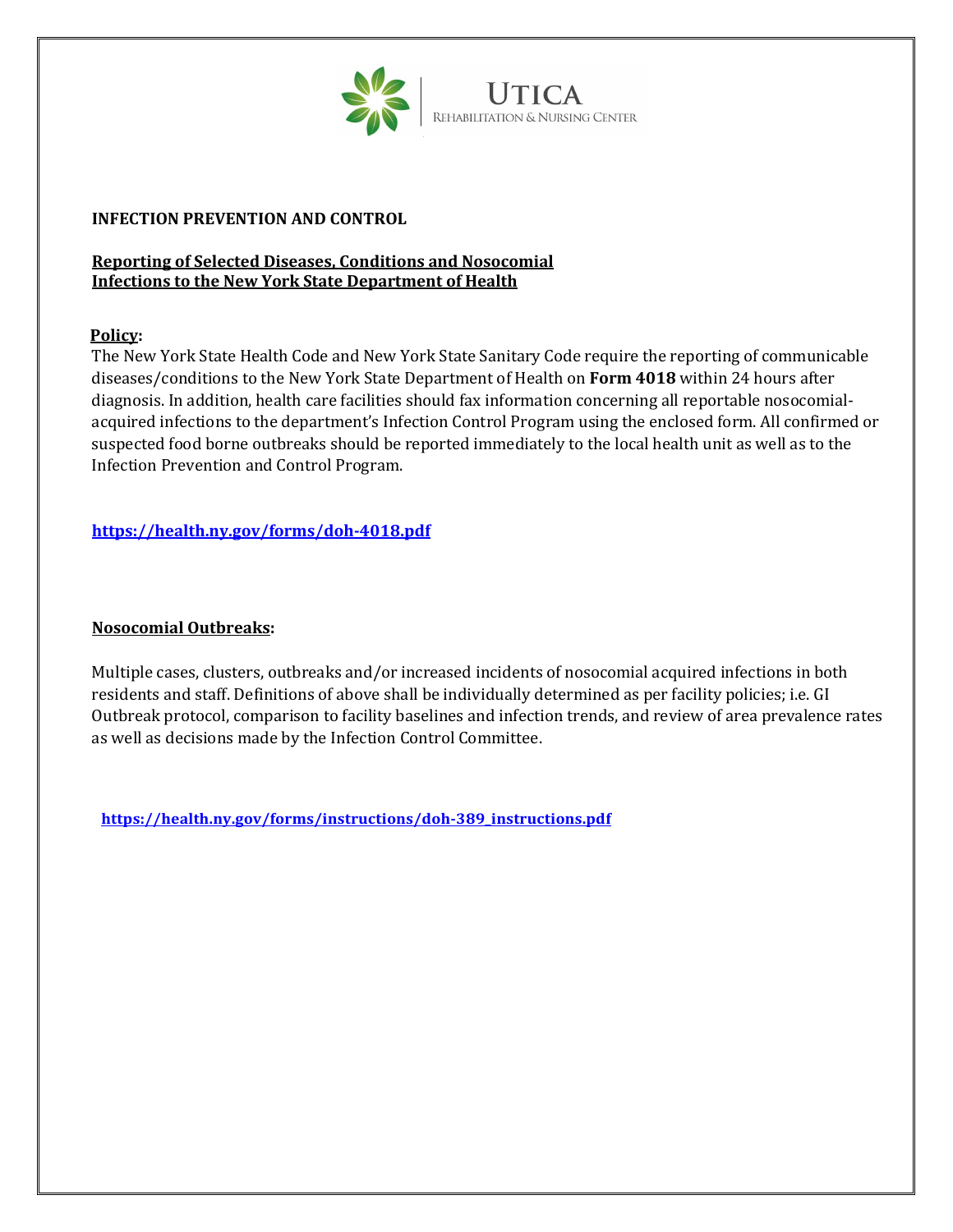

#### **ADMINISTRATIVE MANUAL OF POLICIES AND PROCEDURES DEPARTMENT: INTERDISCIPLINARY**

#### **EFFECTIVE DATE: 9/11/2020**

#### **PREPARED BY: Amy Godfrey, DNS APPROVED BY: Tracy Margott, LNHA NEW: X REVISED:**

**POLICY: X PROCEDURE: X**

#### **SUBJECT: EMERGENCY PROCEDURES for EMERGING INFECTIOUS DISEASES (EID): Including but Not Limited to COVID-19, SARS, Influenza, MERS, Ebola, & Zika**

**PURPOSE and APPLICATION:** In response to DAL NH 20-09 complying with Chapter 114 of the Laws of 2020, **URNC**  will prepare a Pandemic Emergency Plan (PEP).

This plan supplements all existing policies and procedures of **URNC** which remain in full force and effect. The plan is intended to enhance URNC's Emergency Preparedness Manual and is to be carriedout intheevent of possible, orconfirmed, Emergent Infectious Disease and/or Pandemic. Thisplan addressescommunity-wide,emerging diseases having the potential to pose a significant public health threat and danger to the country, the state, the community, residents,families, and the staff of **URNC**

In the event of an outbreak by exposure to an Emerging Infectious Disease URNC will:

- $\triangleright$  Maintain a safe and secure environment for residents, staff, and family.
- $\triangleright$  Sustain our functional integrity and continuity of operations.
- $\triangleright$  Integrate into the community's emergency response system as necessary.

#### **DEFINITIONS:**

The term**"emerging"** refersto infectiousdiseases thatarereappearing, suchasmeasles,or thatare changing, liketheinfluenzavirusdoeseveryyear. EIDsmaycauselocalizedepidemics,or become pandemicsifgiventhe correct environmentalfactors,causingsignificantsufferinganddeaths worldwide. Historical examples of ElD's include HlNl influenza, MRSA (methicillin-resistant Staphylococcus aureus) SARS, MERS, Ebola, Zika, HIV/AIDS and COVID – 19.

EmergingInfectiousDiseases(EID)mayalsobenewlyevolvedwhoseincidence in humans has increased or threatens to increase in the near future. These diseases, without restriction by national boundaries,include:

- $\triangleright$  New infections resulting from changes or evolution of existing organisms
- $\triangleright$  Known infections spreading to new geographic areas or populations
- $\triangleright$  Previously unrecognized infections appearing in areas undergoing ecologic transformation
- $\triangleright$  Old infections reemerging as a result of antimicrobial resistance in known agents or breakdowns in public health measures

**All Viruses** constantly change and mutate. The type of Virus that can spread quickly and cause Pandemic infection is called a **"Novel Virus",** or indicative of a New Strain.

**Novel** and variant **influenza** A **viruses** can infect and cause severe respiratory illness, as well as multiple symptoms in humans. These **influenza viruses** are different from currently circulating human Influenza A Virus subtypes and include **Influenza viruses** from predominantly **Avian and Swine origin.**

Human infections with a" **Novel Virus"** are viruses that can be transmitted from person to person and may signal the beginning of a **pandemic event.**

**Ebola:** Previously known as Ebola hemorrhagic fever, is a rare and deadly disease caused by infection with one of the Ebola virus strains. Ebola can cause disease in humans and nonhuman primates (monkeys, gorillas, and chimpanzees).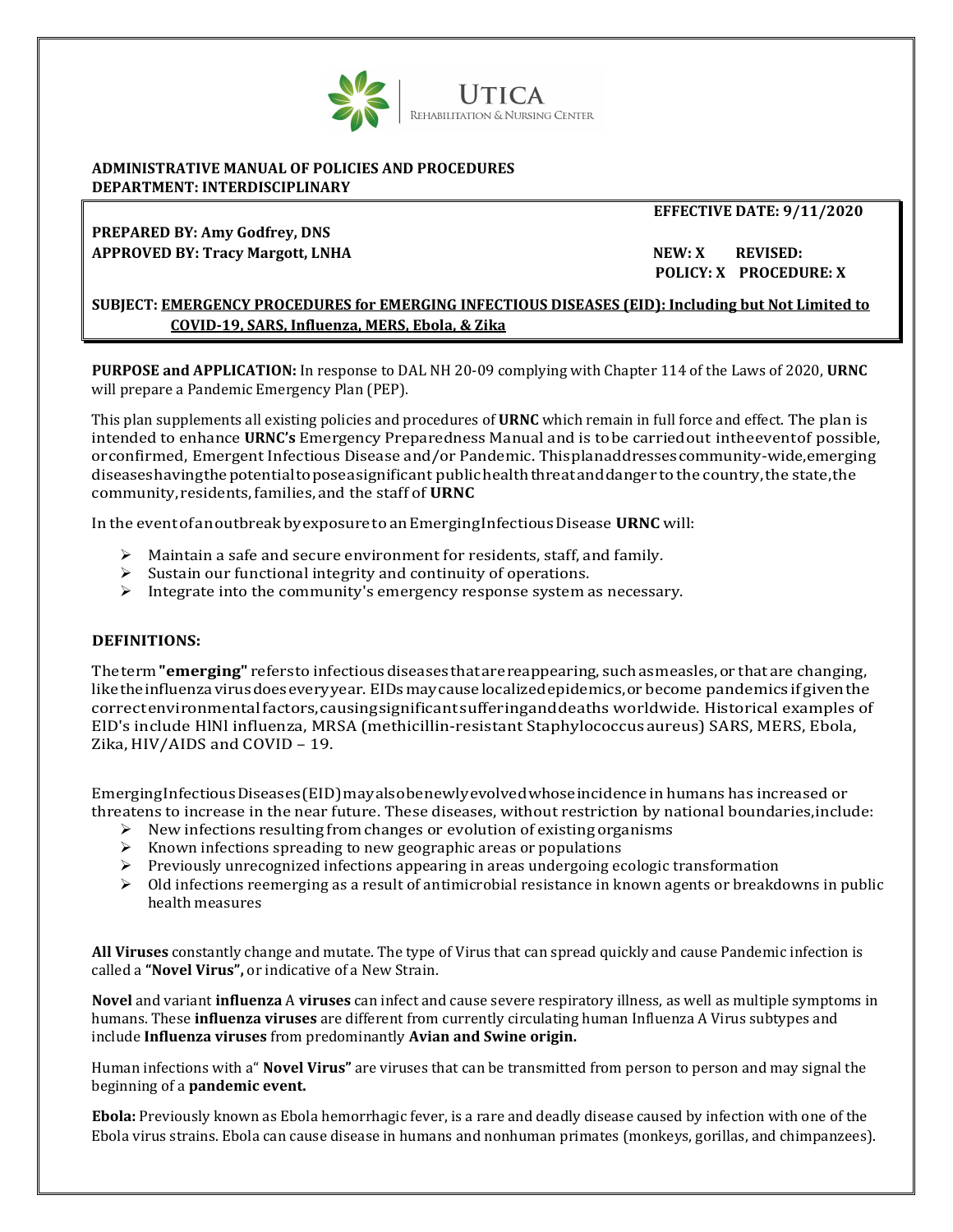Ebola is caused by infection with a virus of the family [Filoviridae](https://www.cdc.gov/vhf/virus-families/filoviridae.html)*,* genus Ebolavirus*.* There are five identified Ebola virus species, four of which are known to cause disease in humans. Ebola viruses are found in several African countries, but may become Pandemic

**Zika:** Zika virus is spread to people through mosquito bites. Outbreaks of Zika have occurred in areas of Africa, Southeast Asia, the Pacific Islands, and the Americas. Because the Aedes species mosquitoes that spread Zika virus are found throughout the world, it is likely that outbreaks will spread to new countries. In December 2015, Puerto Rico reported its first confirmed Zika virus case. In May 2015, the Pan American Health Organization (PAHO) issued an alert regarding the first confirmed Zika virus infection in Brazil. The outbreak in Brazil led to reports of Guillain-Barre syndrome and pregnant women giving birth to babies with birth defects and poor pregnancy outcomes.

**Coronaviruses** are enveloped RNA viruses that cause respiratory illnesses of varying severity from the common cold to fatal pneumonia.

\*Coronaviruses cause much more severe, and sometimes fatal, respiratory infections in humans than other Corona viruses and have caused major outbreaks of deadly pneumonia in the 21st century:

**SARS COVID-2** is a novel coronavirus identified as the cause of coronavirus disease 2019 **(COVID-19)** that began in Wuhan, China in late 2019 and spread worldwide.

**MERS-CoV** was identified in 2012 as the cause of Middle East respiratory syndrome (MERS).

S**ARS-CoV** was identified in 2002 as the cause of an outbreak of severe acute respiratory syndrome (SARS).These coronaviruses that cause severe respiratory infections are zoonotic pathogens, which begin in infected animals and are transmitted from animals to people. In view of Viral mutations, these viruses may be the cause of a Pandemic Outbreak.

**POLICY:** It is the policy of **Utica Rehabilitation and Nursing Center** pursuant to DAL NH 20-09 complying with Chapter 114 of the Laws of 2020, **Utica Rehabilitation and Nursing Center** will prepare a Pandemic Emergency Plan (PEP).

**PROCEDURE:** The following procedural steps will be implemented to meet all requirements and regulations as set forth in response to DAL NH 20-09 complying with Chapter 114 of the Laws of 2020.

#### **Plan General Preparedness**:

The local, state, and federal health authorities will be the source of the latest information concerning Emergent Infectious Diseases (EID) and most up to date guidance on prevention, case definition, surveillance, and treatment related to a specific disease threat.

EIDs may cause localized epidemics, or become pandemics if given the correct environmental factors, causing significant suffering and deaths worldwide. In the absence of notification and identification of an EID by the Department of Health Authorities, our facility may experience an outbreak of communicable diseases necessitating a swift response.

#### **Outbreak of Communicable Diseases Prior to a Pandemic**:

EIDs may cause localized epidemics, or become pandemics if given the correct environmental factors, causing significant suffering and deaths.

Because any outbreak can lead to a pandemic disease, control measures for prompt responses are integral to our Infection Control Plan and Emergency Response.

a. **URNC** will implement Confirmed or Suspected Outbreak of Communicable Diseases Policy and Procedure **(Attachment 1)** asneeded.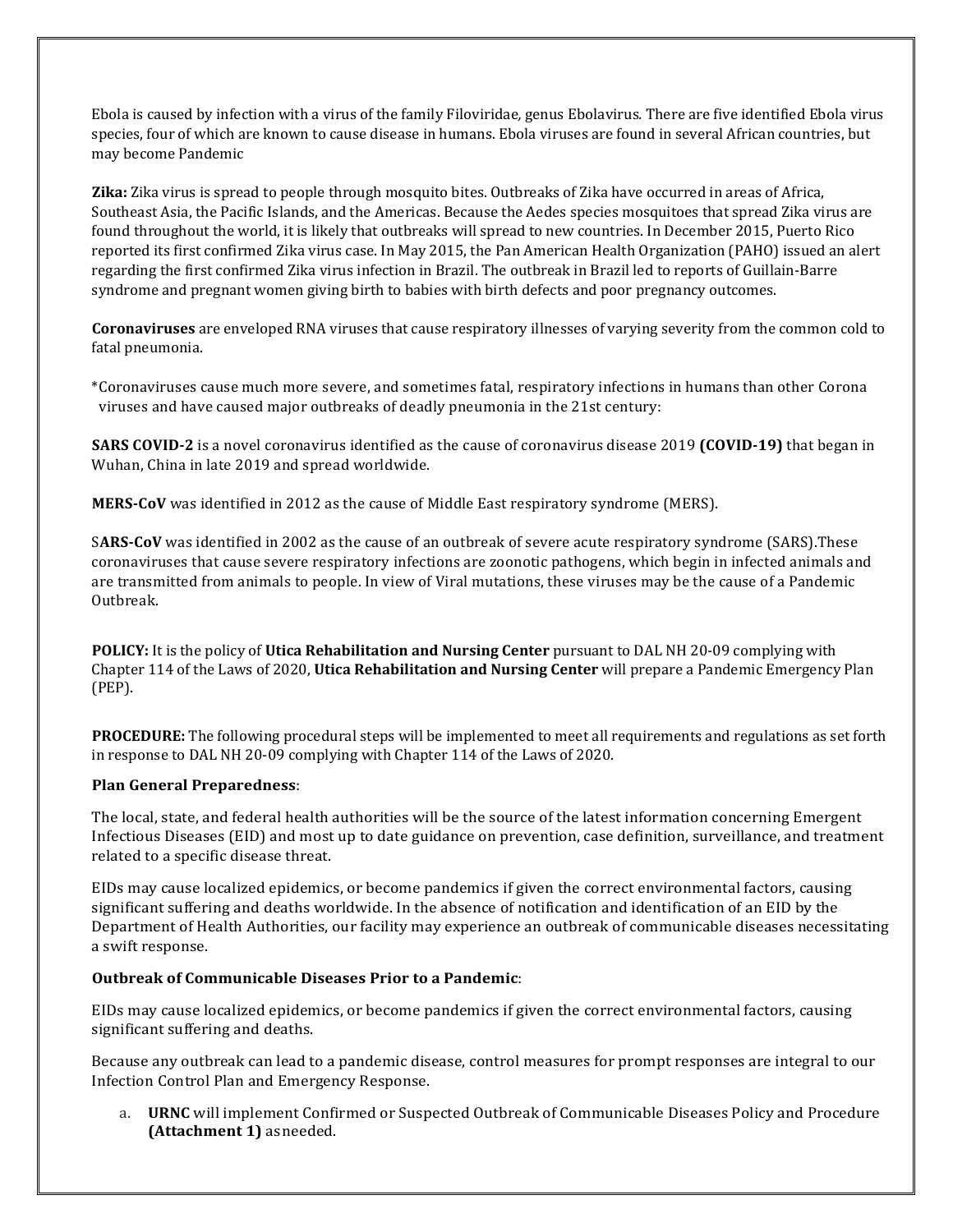- b. Anoutbreak of most communicable diseases canbe definedas one of the following:
	- $\triangleright$  One case of an infection that is highly communicable;
	- $\triangleright$  Trends that are ten (10) percent (or more) above the historical rate of infection for the facility; or
	- $\triangleright$  Occurrence of three (3) or more cases of the same infection over a specified period of time and in a defined area;
	- Anything exceeding the endemic rate, 3 or more influenza-like illness occurring within 72 hours, or a single case if unusual for the facility;
	- $\triangleright$  Asingle case of influenza, COVID-19, SARS, MERS, Ebola and Zika 19 is reportable to the local Department of Health.

**Note**: The Administrator, Director of Nursing, Infection Preventionist (IP), and staffimplements the responses described in the Plan.

#### **Awareness of Emerging Infectious Diseases:**

- 1. The Infection Preventionist routinely monitors public health advisories for outbreaks and ElD's. Sources of informationinclude:
	- CDC for emerging diseases:  **[https://www.cdc.ghttps://www.cdc.gov/aging/emergency/index.htmov/ncezid](https://www.cdc.ghttps/www.cdc.gov/aging/emergency/index.htmov/ncezid)**
	- CDC for recent outbreaks: **<https://emergency.cdc.gov/recentincidents/>**
	- CDC for a current outbreak list: **<https://www.cdc.gov/outbreaks/index.html>**
	- National Institute of Allergy and Infectious Disease: **<https://www.niaid.nih.gov/diseases-conditions?f%5B0%5D=disease%3A53>**
- 2. TheIP willalso inform Administration of potential risksof newinfections arisingin our geographic location which may result from mutations or acquired resistance to existing organisms.
- 3. The Pandemic Response Coordinator (Director of Nursing or Administrator) works closely with the IP and will monitor federal and state public health advisories at least weekly:
	- CDC for emerging disease: **[https://www.cdc.ghttps://www.cdc.gov/aging/emergency/index.htmov/ncezid](https://www.cdc.ghttps/www.cdc.gov/aging/emergency/index.htmov/ncezid)**
	- CDC for recent outbreaks: **<https://emergency.cdc.gov/recentincidents/>**
	- CDC for a current outbreak list: **<https://www.cdc.gov/outbreaks/index.html>**
- 4. When state or community concerns of pandemic or EID arises, *ThePandemic Response Coordinator* may contact all or any of the following contacts:<br>• CDC for recent outbreaks: https://ww
	- CDC for recent outbreaks: **<https://www.cdc.gov/outbreaks/index.html>**
	- State long-term care professional/tradeassociation;
	- Local emergency and pandemic influenza preparednessgroups;
	- State emergency and pandemic influenza preparedness groups;
	- Other regional emergency and pandemic influenza preparedness groups;
	- Local area hospitals; and other localhealthcare providers.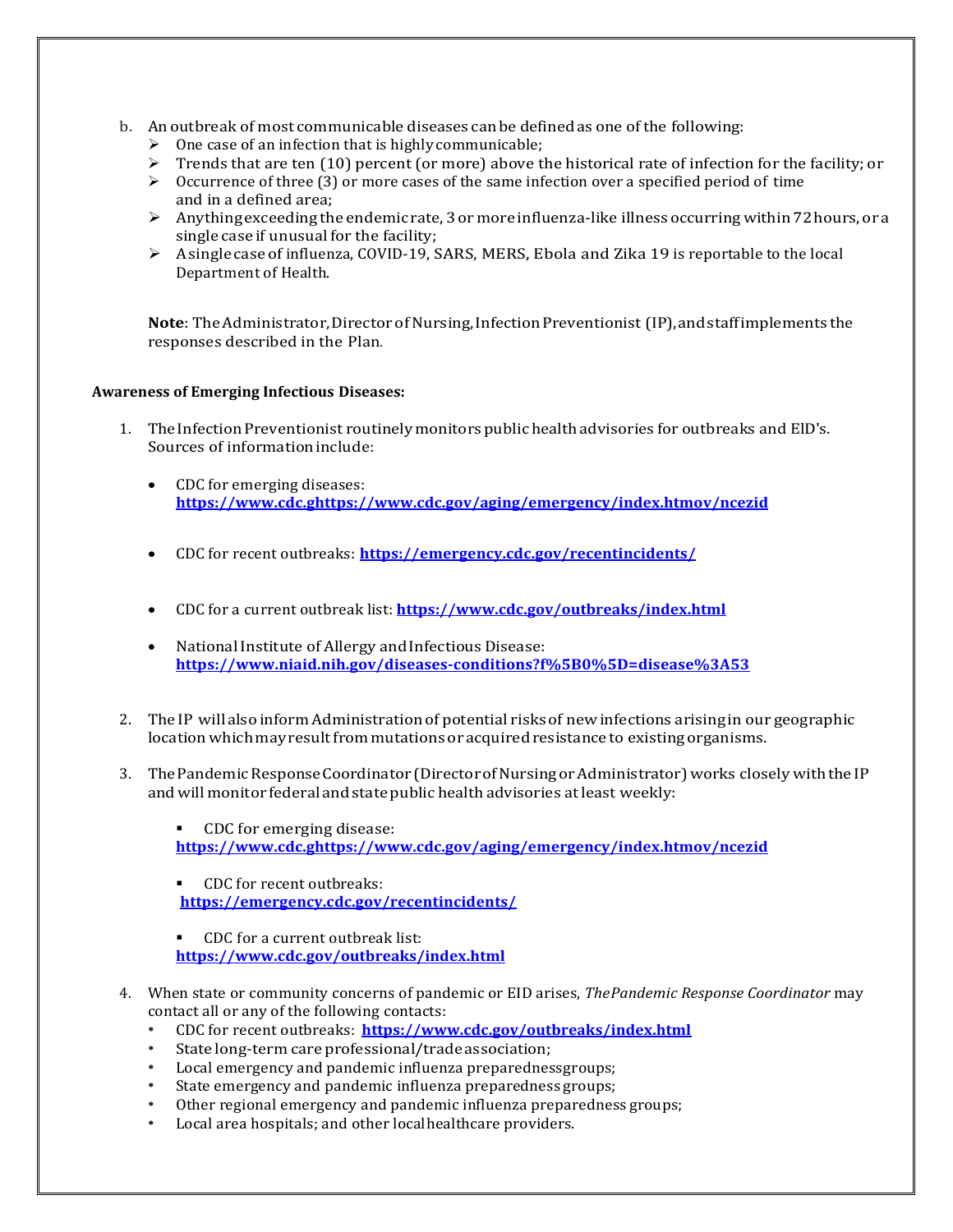#### **Quality Assurance Committee**

**URNC** has developed a Special Review Infection Control and Prevention QA Committee to implement our Plan when a Pandemic is expected or declared. Members of the Committee will be responsible for the coordination and implementation of the Plan.

The following Departments will be named to the QA Committee:

- Medical Director
- Administrator
- DNS
- ADNS
- Infection Preventionist
- Director of Housekeeping
- Director of Maintenance

The Administrator and/or the DNS will identify the staff member responsible to be the "Response Coordinator" who will assist the Committee in all Infection Prevention and Control Disaster Plans.

#### **Written Pandemic Management Plan:**

- a. The Facility will develop a written Pandemic Emergency Management Plan to outline the specific infection control and clinical directives to follow relative to the declaration of a **Pandemic Outbreak**. The Plan will be monitored and followed by the Medical Director, DNS, Administrator and the Infection Preventionist as well as communicated to the Attending Physicians for input regarding clinical care needs of Residents.
- b. All members of the special QA Pandemic Committee and clinical staff will be educated on the Pandemic Emergency Management Plan.
- c. A copy of the Pandemic Emergency Management Plan will be distributed to all department heads and will be available on each Unit for reference as needed.
- d. The Pandemic Emergency Management Plan will follow all DOH, CDC, CMS and FDA Guidelines relative to the Pandemic.
- e. The Pandemic Emergency Management Plan in conjunction with our Disaster Plans will be reviewed with transferring hospitals, dialysis centers, clinics etc. to ensure safe and appropriate care needs of our residents.
- f. The Pandemic Emergency Management Plan will be reviewed and revised as Pandemic Guidelines are presented by DOH, CDC and CMS.
- g. This facility has designated the Infection Preventionist as the "Pandemic Response Coordinator," designee will also be the Director of Nursing in the absence of the IP.
- h. The Infection Preventionist/designee is responsible for communicating with the staff, residents and their families regarding the status and impact of the pandemic virus in the facility. One designated individual speaking for the facility ensures accurate and timely information.
- i. Communication includes development and usage of a staffing roster to notify staff members of the pandemic outbreak. Efforts must be made, such as phone calls, social media notification, email, etc. and posted signage to alert visitors, family members, volunteers, vendors, and staff members about the status of the seasonal/pandemic virus in the facility.
- j. The Infection Preventionist is responsible to maintain communications with the Office of Emergency Management, Hospitals and other providers regarding the status of a viral outbreak.

#### **Notification Criteria: Emergency Procedure - Pandemic Viruses:**

The following procedures should be utilized in the event of a Pandemic Viral or Influenza outbreak:

a. Inform all employees verbally, via phone calls, e-mails, and through posting a memorandum near the time clock and posting information on all nursing units; informing all department heads when a virus is increasing and sustaining human-to-human spread in the United States, and cases are occurring in the facility's area and state which are declared "prevalent" by the Commission of Health.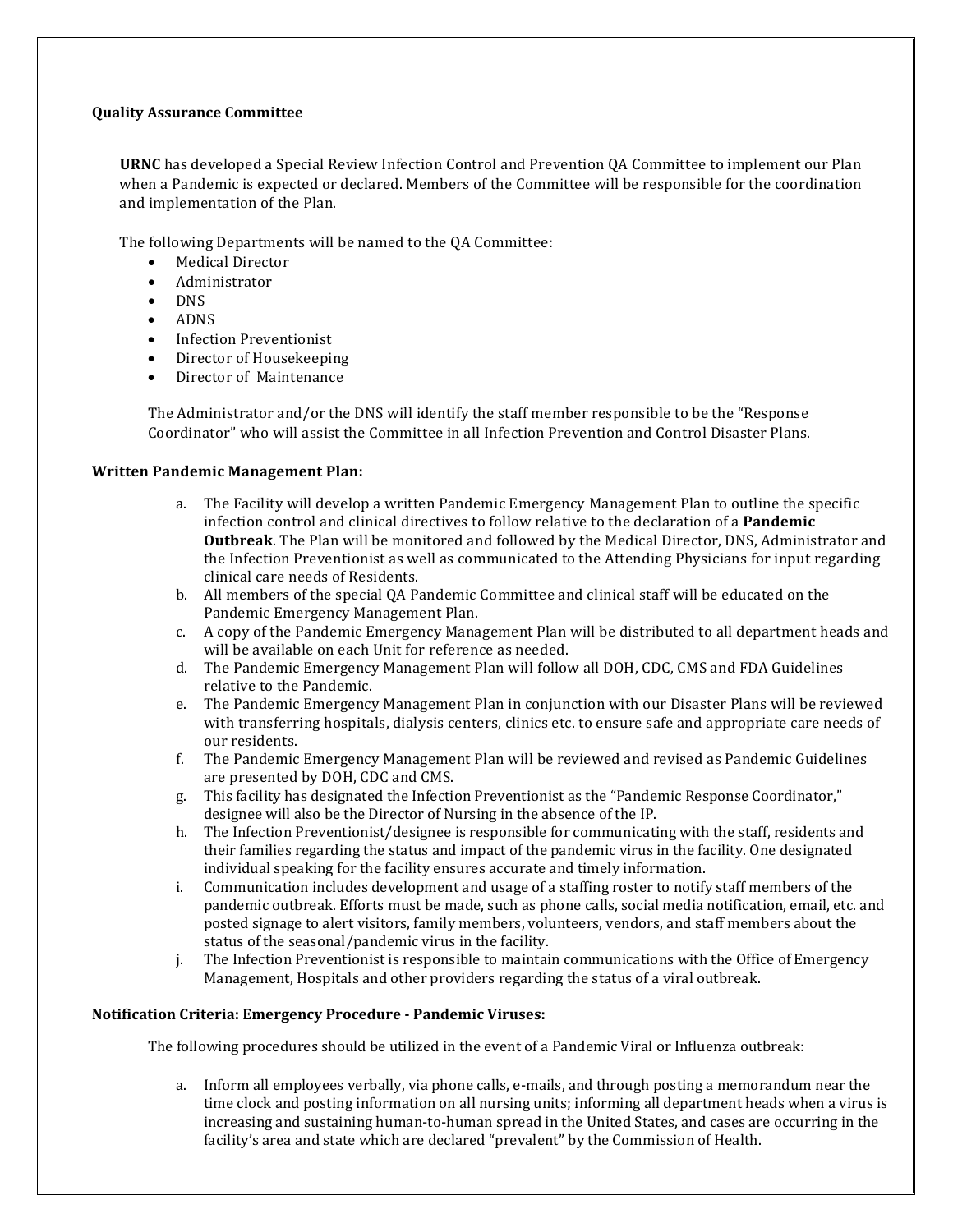- b. Notify the Administrator and Director of Nursing if they are not on the premises. Activate the Staffing Roster for staffing needs if warranted as per our directives in the Disaster Plan.
- c. Facility Management staff should report to the Incident Command Post for briefing and instruction on Infection Control Procedures.
- d. Activate the Incident Command System (ICS) to manage the Infection Control incident. The most qualified staff member (in regard to the Incident Command System) on duty at the time assumes the Incident Commander position.
- e. Guidelines of this Pandemic Emergency Plan will be implemented and followed by all staff and will incorporate all requirements relative to Infection Control by CDC, CMS and NYSDOH Guidelines.
- f. Residents, employees, contract employees, and visitors will be evaluated daily/Q shift for symptoms. Employees should be instructed to self-report symptoms and exposure.
- g. All management staff will follow the Pandemic Emergency Plan in regards to managing high-risk employees and for guidelines as to when infected employees can return to work in accordance with CDC and NYSDOH Guidelines.
- h. Adherence to infection prevention and control policies and procedures is critical. Signs will be posted in all areas of the facility for Infection Control Directives, Cough Etiquette, and Hand Hygiene as well as any additional IC/IP information needed. Adherence to Droplet precautions during the care of a resident with symptoms or a confirmed case of pandemic virus is a must.
- i. Management will determine when to restrict admissions and visitations. Same will be communicated to the involved staff and family members as well as all involved consultants and vendors. Signage and posters will be placed at the main entrance as well as throughout the facility for awareness of any restrictions and directives.
- j. The Medical Director and local and state health departments will be contacted as needed to discuss the availability of vaccines and antiviral medications, as well as any recommendations for treatments.
- k. The Administrator will ensure that adequate supplies of PPE, food, water, and medical supplies are available to sustain the facility if a pandemic virus occurs at the facility and interrupts normal deliveries.
- l. Residents and employees will be cohorted as necessary to prevent transmission and designated units will be identified and maintained for affected Residents.
- m. The Administrator and DNS will implement contingency staffing plans as needed.
- n. Residents and employees will be screened daily and Q shift to identify exposure to pandemic virus.
- o. Viral testing will be done in conjunction with MD directives and DOH/CDC requirements

#### **Staff Training:**

- a. All staff members will be trained on the facility Pandemic Emergency Plan and related policies and procedures for Infection Control and transmission precautions as part of Disaster Planning and staff awareness. Same will be on Orientation, as well as if outbreak is suspected or as identified by CDC, CMS or NYSDOH.
- b. Staff will be educated on Infection Control Plan following CDC Guidelines as well as education on signs/symptoms of the diseases and care protocols which will be incorporated into our Management Plan.
- c. Education and Communication will also be sent to Family members and significant others regarding our Management Plans and new directives for care; as well as notification of change regarding their loved one.

#### **Education and Training:**

- a. The facility's designated In-Service RN is responsible for coordinating education and training on seasonal and Pandemic Viruses. NYSDOH, CMS and hospital-sponsored resources are researched, as well as usage of web-based training programs. The website www.cdc.gov is considered as a resource and the Facility will download applicable information for education.
- b. Education and training of staff members regarding infection prevention and control precautions, standard and droplet precautions, as well as respiratory hygiene/cough etiquette should be ongoing to prevent the spread of infections, but particularly at the first point of contact with a potentially infected person with seasonal/pandemic virus. Facility will follow NYSDOH and CDC Guidelines.
- c. Education and training should include the usage of language and reading-level appropriate, informational materials such as brochures, posters, as well as relevant policies. Such materials should be developed or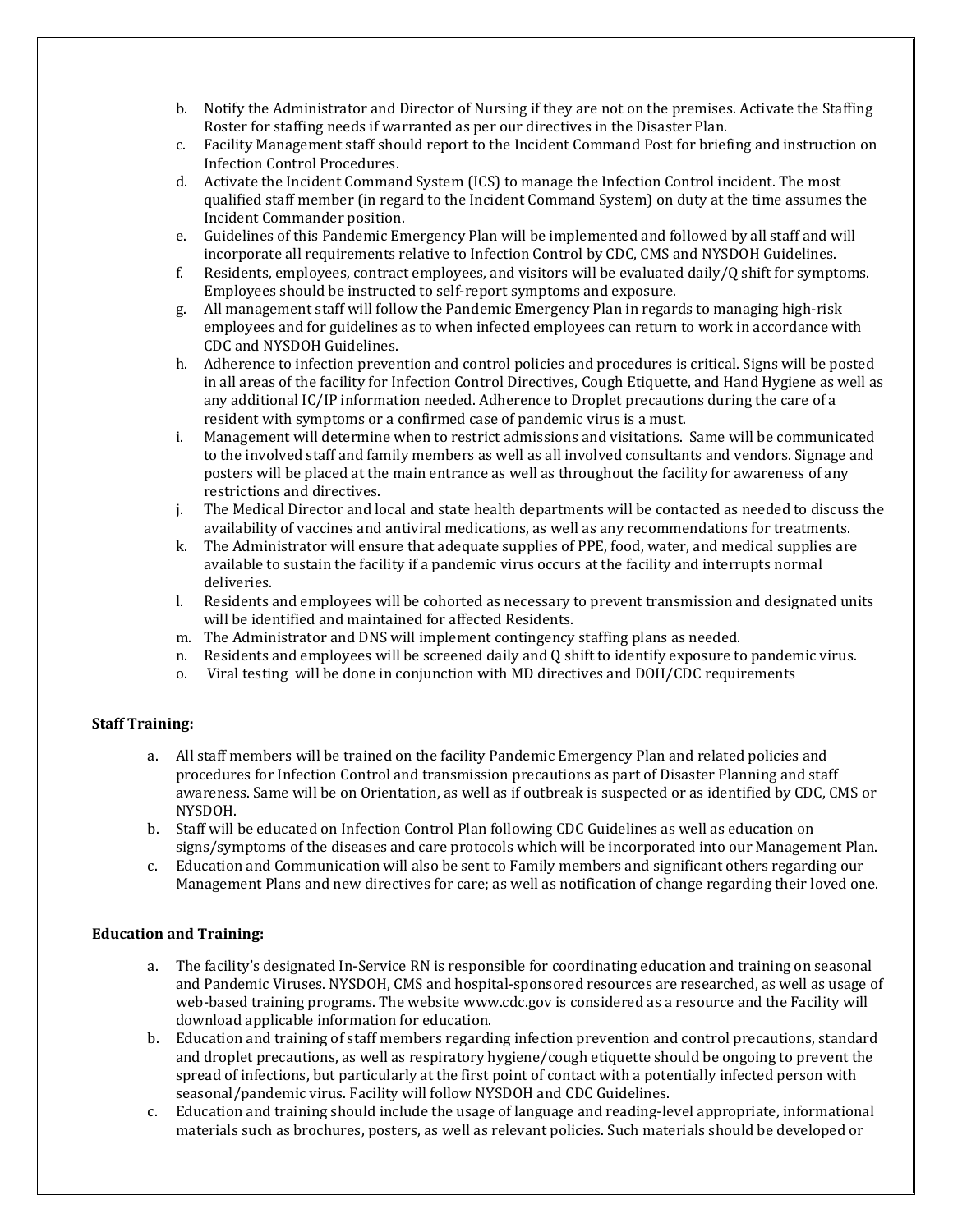- d. Informational materials should be disseminated during, before, and during seasonal/pandemic outbreaks, and as conditions change.
- e. CMS Targeted COVID -19 Training is mandatory for **URNC.**

#### **CMS Targeted COVID-19 Training for Frontline Nursing Home Staff**

The training for frontline staff, called "CMS Targeted COVID-19 Training for Frontline Nursing Home Staff" covers five topics separated into five modules. These modules address some of the most common concerns found by surveyors and strike teams regarding basic infection control and prevention.

The modules are focused on the most urgent needs of frontline nursing home staff and they include:

Module 1: Hand Hygiene and PPE Module 2: Screening and Surveillance Module 3: Cleaning the Nursing Home Module 4: Cohorting Module 5: Caring for Residents with Dementia in a Pandemic

#### **CMS Targeted COVID-19 Training for Management**

The training for management, called "CMS Targeted COVID-19 Training for Nursing Home Management" covers 10 topics separated into 10 modules. These modules are comprehensive, focusing on infection control and cleanliness but also larger institution-wide issues like implementation of telehealth, emergency preparedness, and vaccine delivery. They include:

Module 1: Hand Hygiene and PPE Module 2: Screening and Surveillance Module 3: Cleaning the Nursing Home Module 4: Cohorting Module 5: Caring for Residents with Dementia in a Pandemic Module 6: Basic Infection Control Module 7: Emergency Preparedness and Surge Capacity Module 8: Addressing Emotional Health of Residents and Staff Module 9: Telehealth for Nursing Homes Module 10: Getting Your Vaccine Delivery System Ready

The training is available on the CMS [Quality, Safety & Education Portal:](https://qsep.cms.gov/welcome.aspx) <https://qsep.cms.gov/welcome.aspx>

#### **Pandemic Virus Management Plan / Surveillance and Detection**

- a. The Pandemic Virus Response Coordinator will be appointed and is responsible for monitoring public health advisories (federal and state) and updating the Pandemic Virus Committee, particularly when pandemic virus has been reported and is nearing the specific geographic location. [www.cdc.gov](http://www.cdc.gov/) will be utilized daily as a resource and recommendations will be followed in conjunction with CMS and DOH requirements.
- b. A protocol has been developed specifically to monitor the seasonal influenza-like illnesses in residents and staff during the influenza season, as well as any other Viral illness outbreak which tracks illness in residents and staff
	- $\triangleright$  The Admission policy includes that residents admitted during periods of seasonal Influenza should be assessed for symptoms of seasonal influenza and receive a flu vaccine.
	- $\triangleright$  A system will be implemented to monitor residents and staff daily for symptoms of seasonal influenza, as well as confirmed cases of influenza and other viral illnesses that have been emergent.
	- $\triangleright$  Information from the monitoring systems is utilized to implement prevention interventions, such as isolation precautions or cohorting as well as notification procedures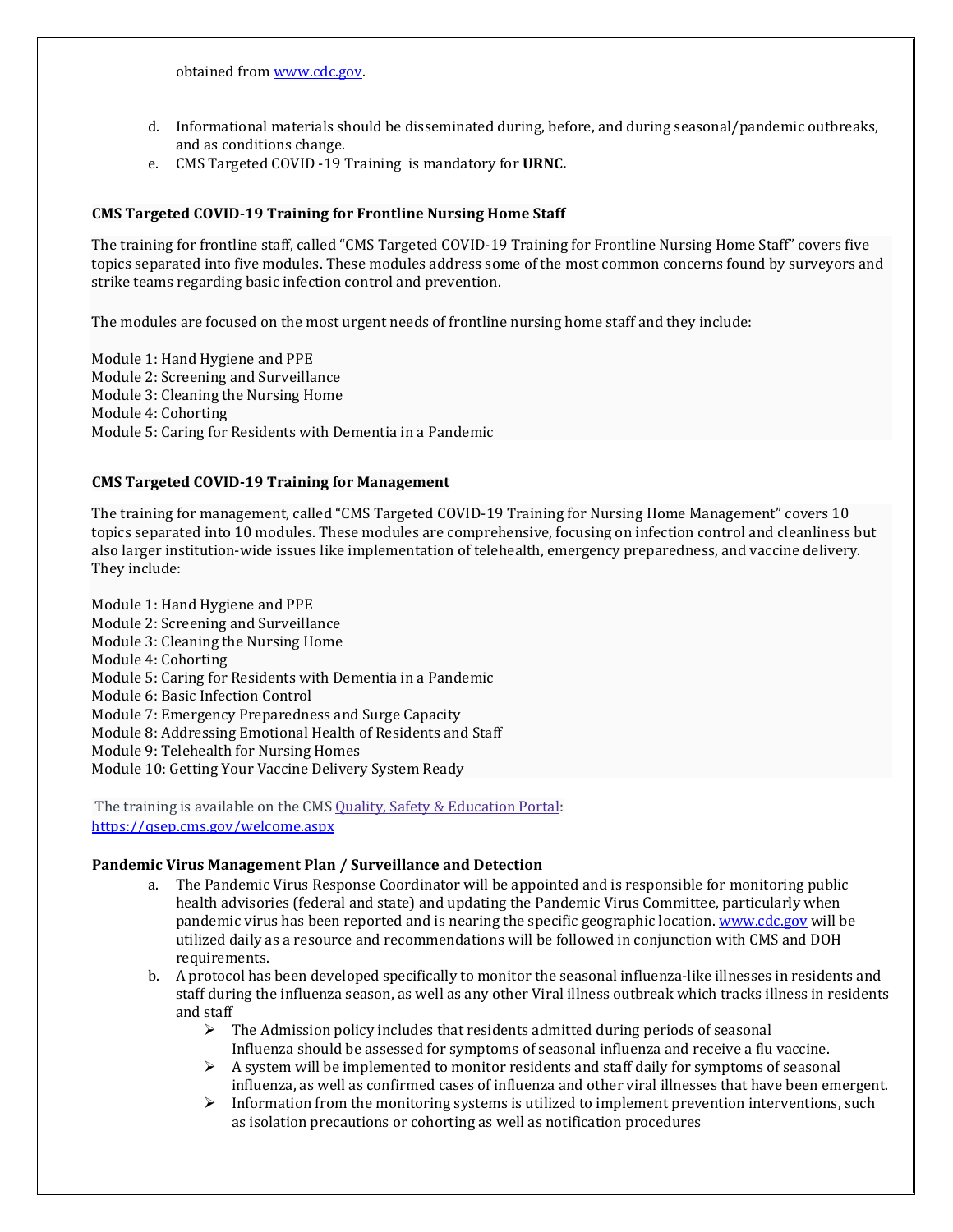**\* Note: The above procedures are the same for all Pandemic Viral Outbreaks**

#### **Facility Communications**

#### **Public Health and Other Agencies:**

a. The Pandemic Influenza Response Coordinator is responsible for communications with the public health authorities during a declared pandemic outbreak.

\*Local Health Department contact information:

**Oneida County Department of Health 185 Genesee Street #500 315-798-6400**

**CNYRO Regional Office: Long Term Care 217 South Salina Street Syracuse, NY 13202 315-477-8472**

#### **State Health Department contact information:**

New York State Department of Health 175 Green St, Albany, NY 12202 (518) 447-4580

#### **Family/Designated Representative Communication** *(See Effective Communication P&P)*

#### **Family members and responsible parties are notified prior to an outbreak that visitation may be restricted during an outbreak to protect the safety of their loved ones**

- a. The Communication Plan will designate a staff member on each unit to update designated family members of residents infected with the pandemic infectious disease at **least once per day** *and* **upon a change in the resident's condition**; this information will be documented in the EMR and/or Communication Log.
- b. Communication will be given to all residents and designated representatives **once per week** on the number of infections and deaths at the facility; via our website, email or phone calls.
- c. Our plan will provide all residents with daily access to free remote video conferencing, or similar communication methods, with designated family members; and by electronic means or other method selected by each designated representative. The Director of Recreation/designee will be responsible to coordinate.

#### **Infection Prevention and Control:**

- a. **URNC** will develop a plan for hospitalization and readmission of residents to the facility for management of the pandemic infectious disease.
- b. **URNC's** plan will comply with all applicable State and federal laws and regulations, including but not limited to 10 NYCRR, 415.19, 415.3 and 415.26, as well as 42 CFR 483.15.
- c. Infection prevention and control policies will require staff to use Contact and Droplet Precautions (i.e., gowns, mask and (face shield as suggested) for close contact with symptomatic residents).
- d. Respiratory hygiene/cough etiquette, and Hand Hygiene will be practiced at all times by all staff
- e. Cleaning and disinfection for transmission prevention during pandemic virus follows the general principles used daily in health care settings (1:10 solution of bleach in water), or other EPA approved sanitizers.
- f. **URNC** will develop procedures to cohort symptomatic residents or groups using one of more of the following strategies: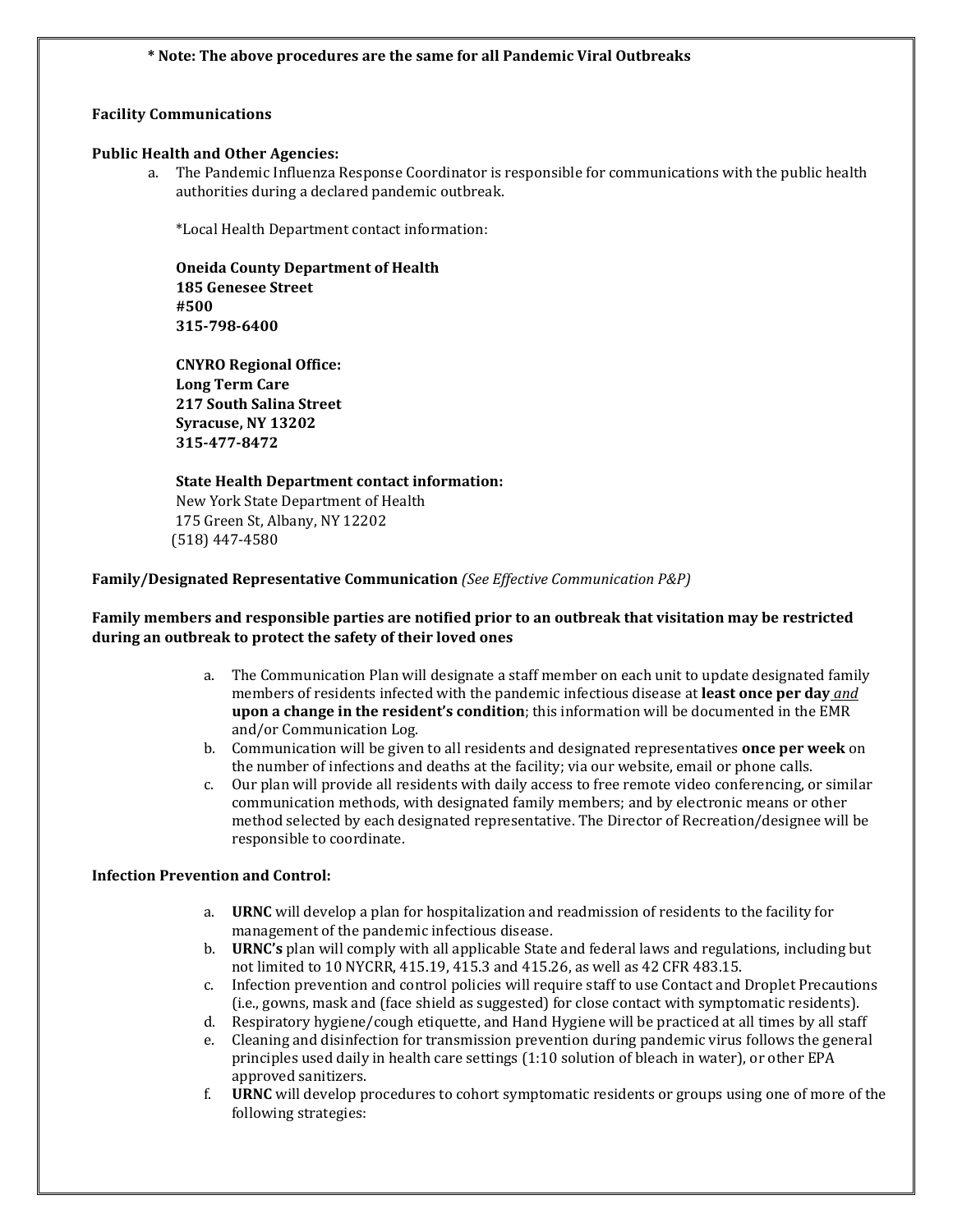- $\triangleright$  Restricting symptomatic residents and their exposed roommates to their room;
- $\triangleright$  There will be no sharing of bathrooms by residents outside of the Cohorted areas;
- $\triangleright$  Privacy Curtains will be kept closed;
- $\triangleright$  Closing units where symptomatic and asymptomatic residents reside, i.e.; restricting all residents to a specific unit, for management and surveillance of symptoms;
- $\triangleright$  Develop criteria for closing units or placing the entire facility on lockdown to new admissions during pandemic viral or influenza outbreak;
- Residents will be informed of Infection Control procedures and necessity;<br>  $\triangleright$  Staff will ensure Visitor Restrictions are enforced per policy daily:
- $\geq$  Staff will ensure Visitor Restrictions are enforced per policy daily;<br> $\geq$  Clinical care policies and procedures for treatment of ill residents and
- Clinical care policies and procedures for treatment of ill residents and those under suspicion will be developed in conjunction with the medical director. All Clinical staff will be educated on the Clinical Care Protocols which will be outlines in the Pandemic Management Plan.
- $\triangleright$  The Infection Preventionist/designee will maintain a daily line list per unit of all residents with a confirmed or suspected viral illness. Same will include all needed information for reporting to NYSDOH and other Federal Agencies as mandated.

#### **Occupational Health**

- a. Practices are in place that addresses the needs of symptomatic staff and facility staffing needs, including:
	- Handling staff members who develop symptoms while at work.
		- Staff testing as mandated by DOH
		- Determining when staff may return to work after having Pandemic viral illness
- b. A contingency staffing plan is in place that identifies the minimum staffing needs and prioritizes critical and non-essential services, based on residents' needs and essential facility operations. The staffing plan includes collaboration with local and regional DOH planning and CMS to address widespread healthcare staffing shortages during a crisis.
- c. Health Care Personnel will be educated to self-assess and report symptoms of pandemic virus/ influenza before reporting to duty.
- d. Mental health services or faith-based resources will be available to provide counseling to staff during a pandemic as needed and available.
- e. Influenza vaccinations of staff are encouraged and monitored for any influenza outbreaks.
- f. High-risk employees (pregnant or immuno-compromised) will be monitored and managed by placing them on administrative leave or altering their work assignments in accordance with Pandemic Management Plan

#### **PPE Usage and Storage:**

- a. In conjunction with our Disaster Plan, the Facility will ensure a sixty (60) day supply and storage of all needed PPE in accordance with CDC, including but not limited to:<br>• N95/KN95 Respirators
	- N95/KN95 Respirators<br>Eace shield and/or Gogge
	- Face shield and/or Goggles
	- Gowns/isolation gowns
	- $Gloves$ <br> $Foseom$
	- Face masks
	- Hand Sanitizer
	- Sanitizer and disinfectants in accordance with current EPA Guidance
- b. The Infection Preventionist/designee will identify need in accordance with affected residents and ensure availability of PPE in designated areas;
- c. PPE will be monitored for appropriate use and appropriate infection control interventions to prevent disease transmission;
- d. The DOH will be notified of any surge in identified infections and concerns regarding availability of PPE; needs of Residents and staff regarding use will be anticipated and evaluated throughout the pandemic.

#### **Preparedness of Supplies and Surge Capacity including PPE**

 A member of the QA Committee has been assigned to assess the need and availability of all PPE during a Pandemic. The Administrator and /or the DNS will ensure that all needed supplies are available and kept in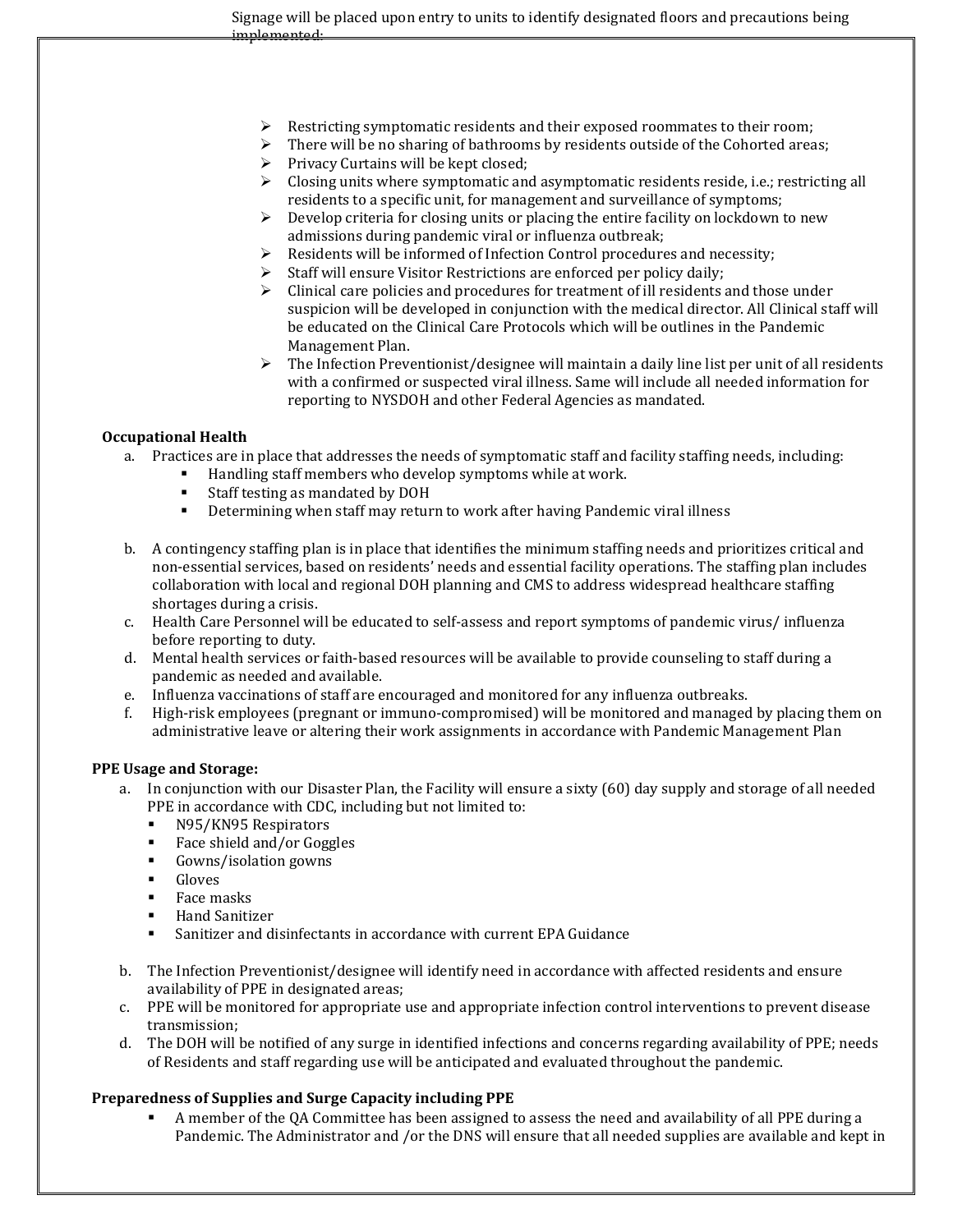- Quantities of essential PPE, food, materials, medical supplies, and equipment have been determined to sustain the facility for a six-week pandemic. A predetermined amount of supplies are stored at the facility or satellite location, and the Pandemic Coordinator will be responsible for ensuring availability.
- Housekeeping will be responsible for ensuring Hand Hygiene equipment is available daily throughout the Facility.
- Housekeeping will also be responsible for disinfection of units in conjunction with all Infection Prevention Policies, including terminal cleaning of rooms where positive residents were transferred or expired.
- Plans for Surge Capacity will include strategies to help increase hospital bed capacity in the community.<br>Agreements have been established with area bospitals for admission of patients to the facility to facilitat
- Agreements have been established with area hospitals for admission of patients to the facility to facilitate utilization of acute care resources for more seriously ill patients.
- Facility space has been identified that could be adapted for use as expanded inpatient beds and information has been provided to local DOH for implementation and awareness.
- Capacity and need will be determined for deceased residents as needed, including a space to serve as a temporary morgue.

#### **Vaccinations and Antiviral Usage**

- a. The Centers for Disease Control (CDC) and the Health Department will be contacted to obtain the most current recommendations and guidance for the usage, availability, access, and distribution of vaccines and other antiviral medications during a pandemic.
- b. Guidance from the State Health Department will be sought to estimate the number of staff and residents who are targeted as first and second priority for receipt of pandemic influenza vaccine or antiviral prophylaxis. A plan is in place to expedite delivery of vaccine or antiviral prophylaxis.
	- Facility space has been identified that could be adapted for use as expanded inpatient beds and information has been provided to local DOH for implementation and awareness.
	- Capacity and need will be determined for deceased residents as needed, including a space to serve as a temporary morgue.

#### **Plan for preserving a resident's place at the facility when a resident is hospitalized during a Pandemic**

a. In accordance with 18 NYCRR 505.9 (d) (6) and 42 CFR 483.15(e) **URNC** will reserve a room in the facility when a resident is hospitalized during a pandemic.

#### **KEY POINTS**

- **\* The Facility will follow all DOH/CDC /CMS requirements daily as notified and respond with revisions to our plans accordingly.**
- **\* Clinical Care Protocols, developed as part of our Pandemic Emergency Management Plan, will be attached to the Emergency Preparedness manual as indicated and needed.**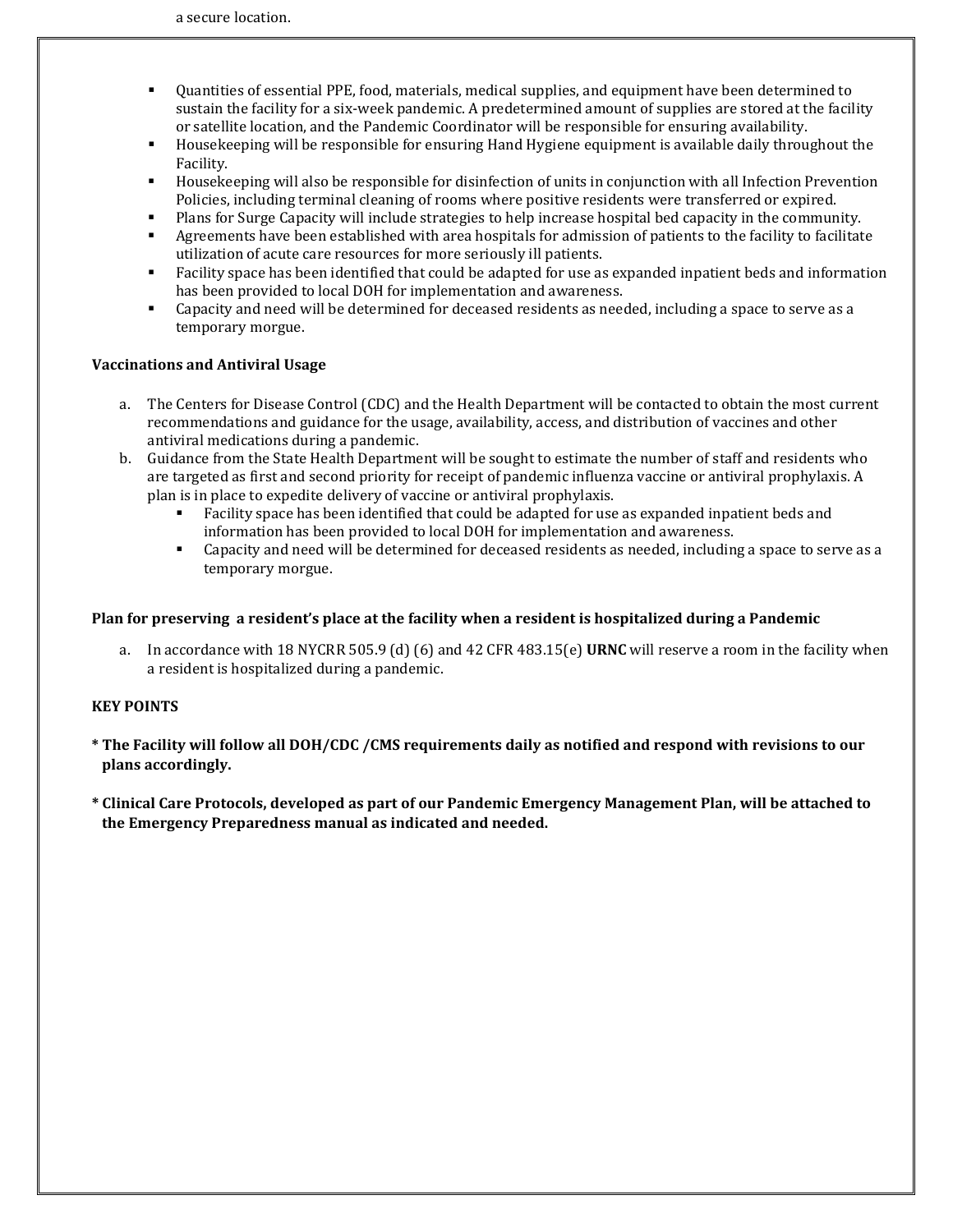#### **UTICA REHABILITATION & NURSING CENTER**

#### **ADMINISTRATIVE MANUAL OF POLICIES AND PROCEDURES DEPARTMENT: INTERDISCIPLINARY**

#### **EFFECTIVE DATE: 9/11/2020**

#### **PREPARED BY: Amy Godfrey, DNS**  APPROVED BY: Tracy Margott, LNHA **NEW: X** REVISED:

## **POLICY: X PROCEDURE: X**

#### **SUBJECT: LOCAL THREAT OF EMERGENT INFECTIOUS DISEASE: PLAN INITIATION**

**POLICY:** This Plan goes into effect when our facility is notified by public health authorities that an Emergent Infectious Disease is likely to, or already has, spread to the **UNRC** community:

- 1. Uponnotification,theIPimmediately initiates researchofthe ElD'sspecificsigns,symptoms incubation period, route of infection with the Transmission Based Protocol, the risks of exposure,andother pertinent recommendationsfor skillednursingcarecentersasprovided bythe*CDC,OccupationalHealth andSafetyAdministration(OSHA,)*andotherrelevantlocal, state and federal public health agencies.
- 2. The IP notifies the following team members:
	- Administrator<br>• Director of Nurs
	- Director of Nursing
	- The Medical Director
	- Facility Pharmacist<br>• The designated Pane
	- The designated Pandemic Response Coordinator
- 3. If the EID is transmitted via airborne route:

**Airborne**precautions areusedfor patientswhohavediseasesthatarespreadbythe airbornedroplet nuclei route. Airborne droplet nuclei are tiny droplets that cantravel longdistances in the air. Airborne isolation will be nearly impossible to implement at **URNC** and most other long-term care facilities. To be effective, the facility must have designated rooms that can accommodate a resident on airborne isolation (i.e., an *Airborne Infection Isolation Room* [AIIR]). In the event of an airborne EID, we shall implement procedures listed below to the extent possible to create a protective environment.

- $\triangleright$  **URNC** does not have an Airborne Infection Isolation Room (AIIR) and cannot provide adequate airborne precautions and isolation.
- TheIPimmediately notifies the Local Department of Health, **Oneida County** Department of Health (office of Emergency) andthe New York State Department of Health and Human Services for instructions.
- $\triangleright$  Suspected infected residents, and staff, are placed in a separate room, or with cohorts, with the doorsclosed.
- $\triangleright$  Suspected infected persons will betemporarily housed and transported to anappropriate hospital or facility as described in Policies Isolation - Categories of Transmission-Based Precaution.
- $\triangleright$  Nursing staff will place a surgical mask over the mouth and nose of any resident with a suspected or confirmed EID spread by airborne route.
- $\triangleright$  This facility will not collect sputum samples from these residents.
- 5. AfterconsultingwiththeMedicalDirector,TheIPandPandemic Response Coordinator assumes the following tasks:
	- $\triangleright$  Review and revise any internal Infection Control Policies as required to address the epidemiologic characteristic of the suspected or confirmed EID.
	- Inventory, and increase as necessary, medications stock, PPE in accordance with the mode of transmission, and appropriate environmental cleaning agents as idicted by the confirmed threat.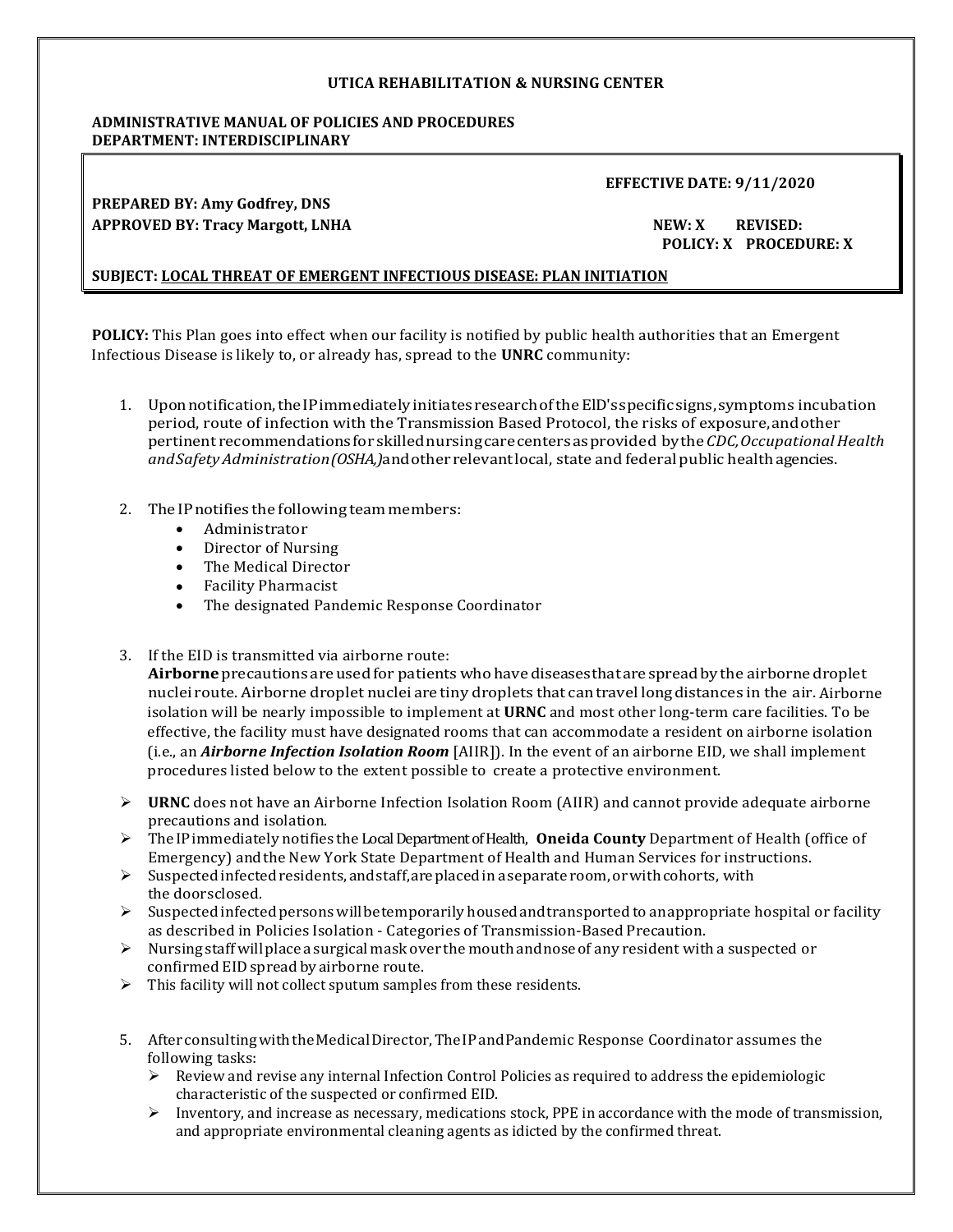- 6. As time permits, the IP will educate staffonanticipated symptoms, basic Infection Prevention, surveillance, and methods of controlling the EID. This includes the use of the correct PPE, determined precautions with isolation strategy, and proper hand hygiene.
- 7. The designated Pandemic Response Coordinator and/or Facility Administrator provides education concerning the facility's strategy to families and residents as needed.
- 8. Inaccordance with thedetermined routeofinfection, andasapproved by the Facility Administrator, informative signs regarding respiratory and cough etiquette, hand hygiene, and other preventative strategies, are placed at the entry of the facility. Ill persons must not enter thefacility.
- 9. Dependingonthe instructions andguidance fromthepublichealthagencies localand state health departments, CDC, and OSHA- the facility Administrator may consider closing the facility to new admissions and limit, or even prohibit visitors.
- 10. In lieu of lock-down, we will ensure that staff, and/or new residents are not at risk of spreading the EID into the facility through screening for exposure risk and signs and symptomsPRIORto admissionofanew resident and/orallowingnewstaffpersons to report to work.
- 11. TheIP,withtheguidance of publichealth authorities--local,state,andfederal--will developan Exposure Control Plan for the EID and educate all staff to it. The plan must include:
	- $\triangleright$  Reporting any suspected exposure to the EID while off duty to their supervisor and publichealth.
	- Precautionary removal of employees who report an actual or suspected exposure to the EID.<br>
	Self-screening for symptoms prior to reporting to work
	- $\triangleright$  Self-screening for symptoms prior to reporting to work.<br> $\triangleright$  Prohibiting staff from reporting to work if they are sick u
	- Prohibiting staff from reporting to work if they are sick until cleared to do so by appropriate medical authorities and in compliance with appropriate labor laws.
- 12. Housekeeping and Environmental Controls:
- Our facility will follow current CDC guidelines for environmental cleaning **specific to the EID** in addition to routine cleaning policies for the duration of the threat.
- 13. Engineering Controls:
- $\triangleright$  Our facility will utilize appropriate physical plant alterations such as use of private rooms for highrisk residents and isolation, plastic barriers, and curtain barriers.
- $\triangleright$  Clean utility rooms for sanitation stations are located on every unit. The soiled utility rooms on each unitwillbeusedasa special area for contaminatedwasteas recommended by local, state, and federal public health authorities.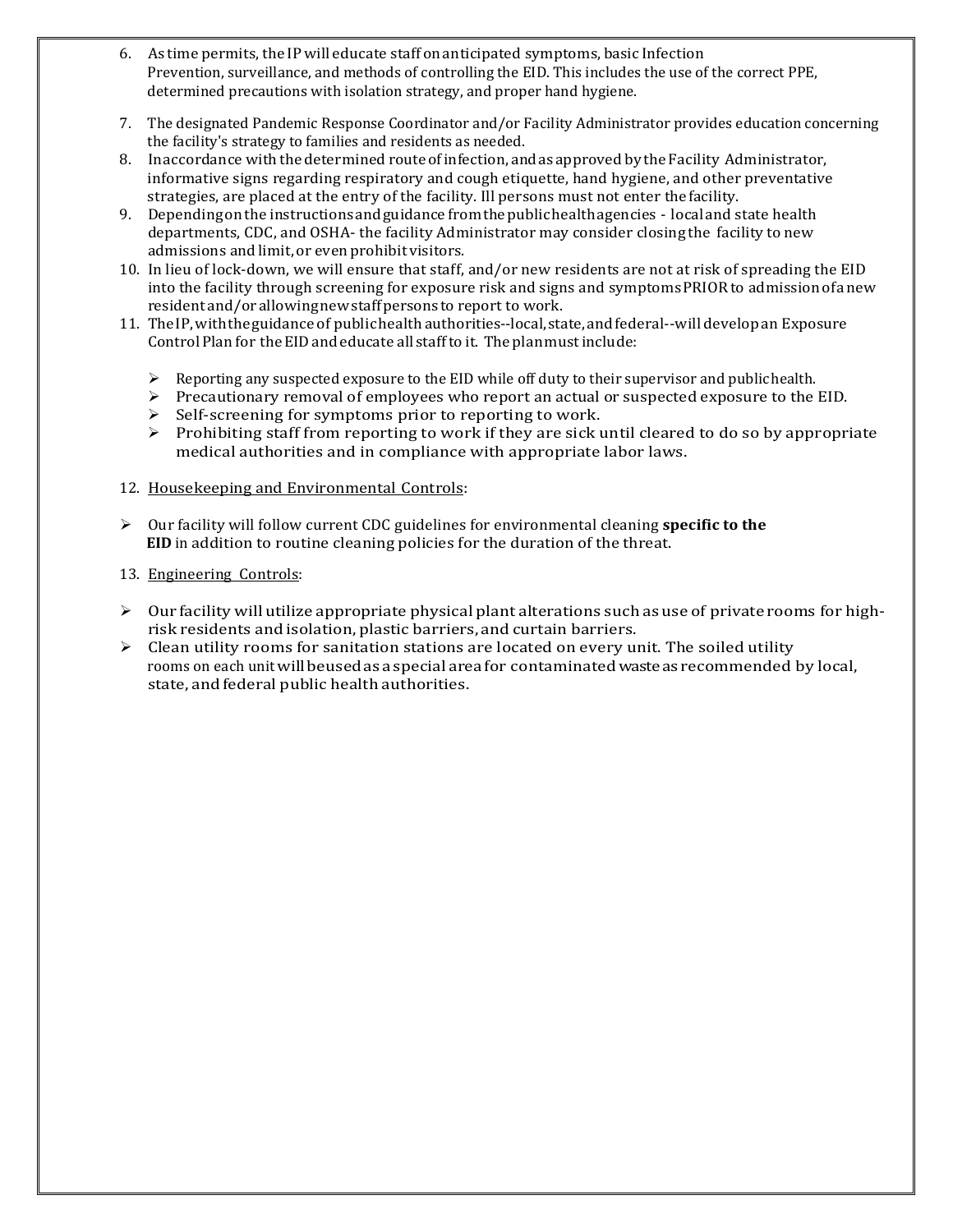#### **UTICA REHABILITATION & NURSING CENTER**

#### **ADMINISTRATIVE MANUAL OF POLICIES AND PROCEDURES DEPARTMENT: INTERDISCIPLINARY**

#### **EFFECTIVE DATE: 9/11/2020**

#### **PREPARED BY: Amy Godfrey, DNS** APPROVED BY: Tracy Margott, LNHA  $\blacksquare$  NEW: X REVISED:

 **POLICY: X PROCEDURE: X**

#### **SUBJECT: Suspected or Confirmed Outbreak of Communicable Diseases within Facility**

**POLICY:** Suspected and Confirmed Communicable Disease Outbreaks within URNC will be promptly identified and appropriately handled. Early recognition of suspected residents allows for timely initiation of appropriate infection prevention and control measures.

Early identification of residents with severe illness allows for optimized supportive care treatments and safe, rapid referral and admission to the hospital.

**POLICY INTERPRETATION:** An outbreak of communicable disease is defined as one or more cases of confirmed infection.

**PROCEDURE**: What to do if a resident is suspected of having a communicable disease**:**

- 1. Whether or not an EID has been confirmed in the community or in our facility, when a resident or anonduty staff member exhibits symptoms of the EID, the Infection Preventionist shall:
	- $\triangleright$  Place the persons in an isolation room observing the appropriate transmission-based precautions (TBP).
	- $\triangleright$  Notify the local agency/agencies responsible and contact the Medical Director.
	- $\triangleright$  Resident will be considered to be a Person Under Investigation (PUI). In consultation with the New York State DOH, residents should be evaluated on a case-by-case basis to determine the need for testing.
	- $\triangleright$  In accordance with the EID's mode of transmissionthe IP will initiate the proper Transmission Based Protocol and compile information for controlling exposure of the EIDto residents.
- 2. URNC must immediately contact the New York State Department of Health. While awaiting further direction, the resident must be isolated in a separate room with the door closed. In this context, staff attending to the resident/person under investigation (PUI), until and if they are transferred to the hospital or until they are given further direction by the New York State Department of Health, should follow CDC guidelines for the selection, use, and disposal of personal protective equipment (PPE) (including gloves, isolation gown, and mask) and should maintain social distancing of at least 6 feet from the resident/ person under investigation (PUI) except for brief necessary actions.
	- o Local Health Department (LHD) contact information is available at: [https://www.health.ny.gov/contact/contact\\_information/](https://www.health.ny.gov/contact/contact_information/)
	- o Providers who are unable to reach the LHD can contact the NYSDOH Bureau of Communicable Disease Control at 518-473-4439 during business hours or the NYSDOH Public Health Duty Officer at 1-866-881-2809 evenings, weekends, and holidays.
	- o NYSDOH will assist healthcare providers, facilities and LHDs to collect, store, and ship specimens appropriately, including during afterhours or on weekends/holidays.
- 3. Infection Preventionist/designee and health care practitioner must be immediately informed of a resident suspected of having COVID – 19 infection. A log of Person(s) under infection (PUI) will be maintained and resident will be added to the respiratory surveillance line list.
- 4. The Medical Director is responsible for Working with the Attending Physician(s) and the health department to determine the need for laboratory specimens and/or diagnostic tests.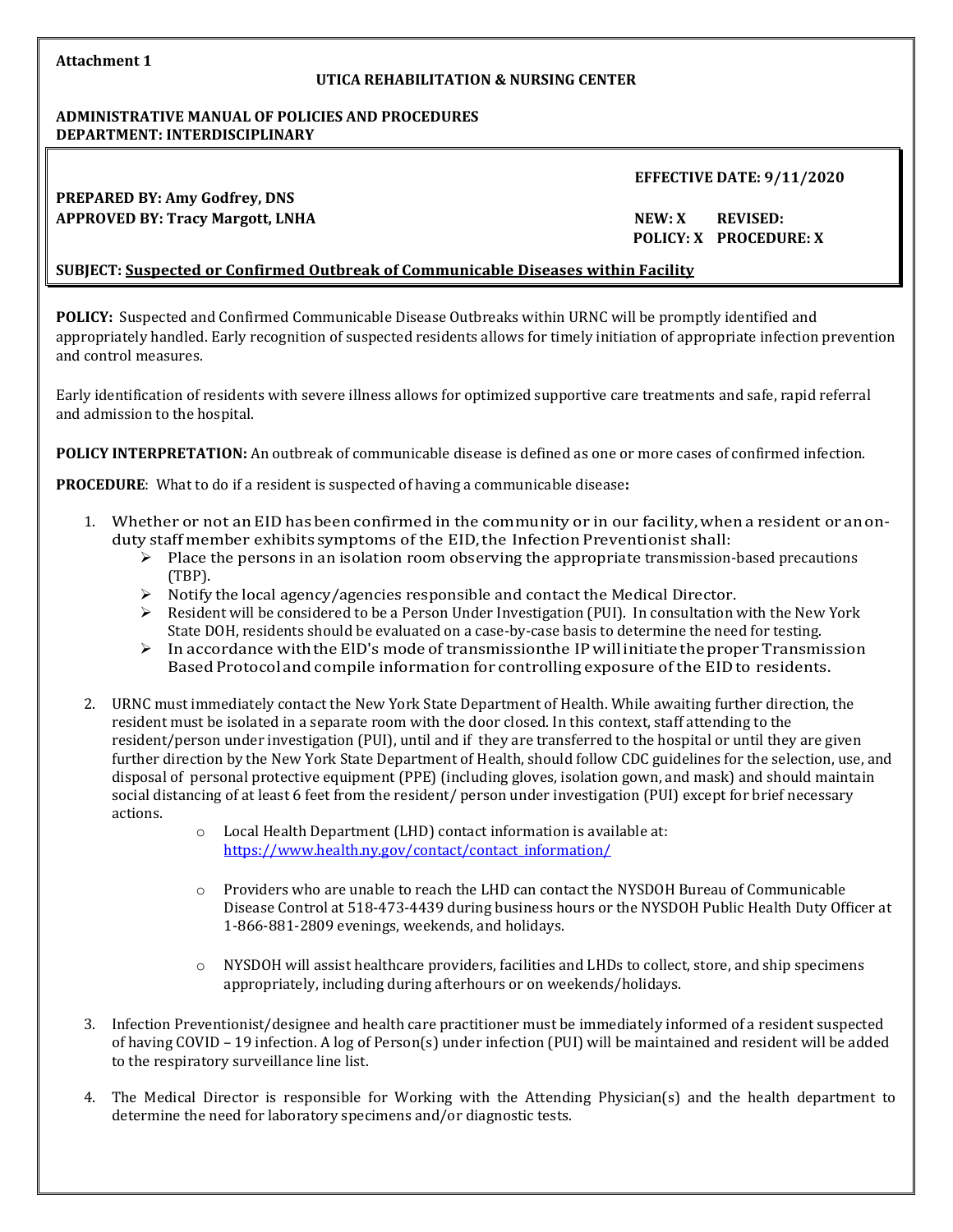- 5. Information gathered on the line list should be used to build a case definition, determine the duration of outbreak illness, support monitoring for and rapid identification of new cases, and assist with implementation of infection control measures by identifying units where cases are occurring.
- 6. When determined by the public authorities and the Medical Director that care is beyond the scope of URNC, the suspected infected person will betransferred via emergency medical services to Mohawk Valley Health Systems under the guidance of public healthauthorities. This is done as soon as possible.
- 7. The receiving facility should be alerted to the resident's suspected or confirmed communicable disease prior to the transfer and precautions to be taken. Transfer Communication Tool should be completed in electronic medical record (Point Click Care) and a copy sent with resident to transferring hospital. Pending transfer, place a facemask on the resident and isolate him/her in a room with the door closed.

#### **Employer Considerations of Staff Exposure**

- 1. The facility Administer and the Director of Nursing must protect our residents and employees from preventable exposure and transmission of an EID, while maintaining adequate staffing for resident care.
- 2. In determining the precautions taken to protect our residents, Administration will consider the boundariesand requirementsundertheOccupationalSafetyandHealthAdministration(OSHA), Center for Medicare and Medicaid (CMS), state licensure, Equal Employment Opportunity Commission (EEOC),AmericanDisabilities Act(ADA) and other stateor federallaws.

Protecting our residents and our employees shall be of paramount concern. To accomplish this during a threat of, or a confirmed, EID, Management shall take into account:

- The degree of frailty of the residents in our carecenter;<br>The likelihood of the infectious disease being transmitt
- The likelihood of the infectious disease being transmitted to the residents and employees;<br>The method of spread of the disease (for example, through contact with bodily fluids, conta
- The method of spread of the disease (for example, through contact with bodily fluids, contaminated air, contaminated surfaces)
- The precautions which can be taken to prevent the spread of the infectious disease and<br>
Other relevant factors
- Other relevant factors

Once these factors are considered, management will weigh its options and determine the extent to which exposed employees, or those who are showing signs of the infectious disease, must be precluded from contact with residents and other employees.

- 3. Actions taken will be applied uniformly to all staff in like or similar circumstances.
- 4. Donot consider race,gender, marital status, country of origin,andother protected characteristicsunlesstheyare documented as relevant to the spread of the disease.
- 5. Make reasonable accommodations for employees such as permitting employees to work from home if their job description permits this.
- 6. Generally, accepted scientific procedures, whenever available, will be used to determine the levelof risk posed by an employee.
- 7. Permit employeesto usesickleave,vacationtime,andFMLAwhereappropriatewhile they are out of work.
- 8. Permit employees to return to work when cleared by a licensed physician, however, additional precautions may be taken to protect the residents.
- 9. Employees who refuse at any time to take the precautions set out in this and other sections of this policy may be subject to discipline.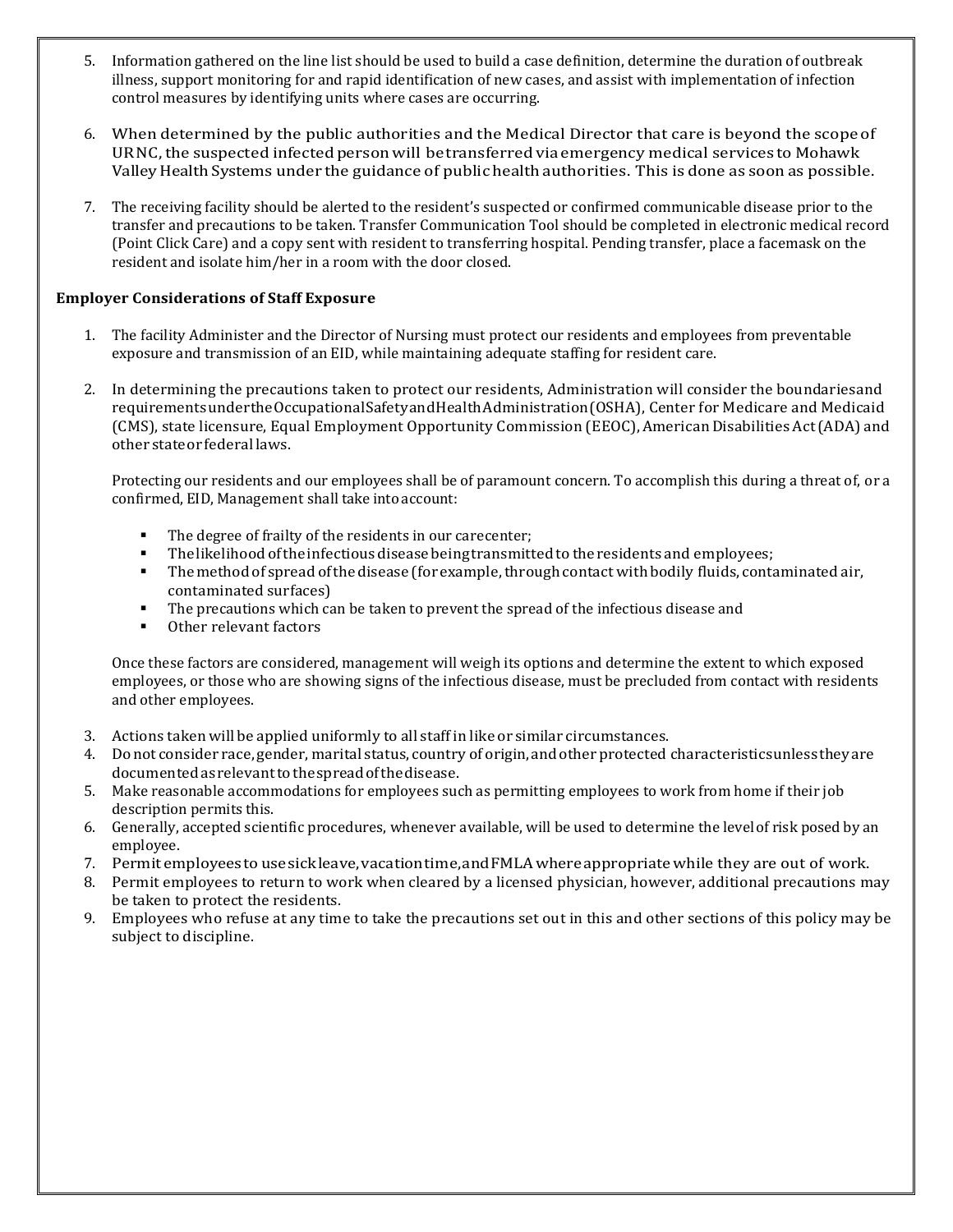#### **UTICA REHABILITATION & NURSING CENTER**

#### **COMMUNICABLE DISEASE: PERSONS UNDER INVESTIGATION (PUI)**

| DATE: | <b>RESIDENT NAME:</b> | <b>CRITERIA &amp; CLINICAL FEATURES CONSISTENT WITH PUI:</b> |
|-------|-----------------------|--------------------------------------------------------------|
|       |                       |                                                              |
|       |                       |                                                              |
|       |                       |                                                              |
|       |                       |                                                              |
|       |                       |                                                              |
|       |                       |                                                              |
|       |                       |                                                              |
|       |                       |                                                              |
|       |                       |                                                              |
|       |                       |                                                              |
|       |                       |                                                              |
|       |                       |                                                              |
|       |                       |                                                              |
|       |                       |                                                              |
|       |                       |                                                              |
|       |                       |                                                              |
|       |                       |                                                              |
|       |                       |                                                              |
|       |                       |                                                              |
|       |                       |                                                              |
|       |                       |                                                              |
|       |                       |                                                              |
|       |                       |                                                              |
|       |                       |                                                              |
|       |                       |                                                              |
|       |                       |                                                              |
|       |                       |                                                              |
|       |                       |                                                              |
|       |                       |                                                              |
|       |                       |                                                              |
|       |                       |                                                              |
|       |                       |                                                              |
|       |                       |                                                              |
|       |                       |                                                              |
|       |                       |                                                              |
|       |                       |                                                              |
|       |                       |                                                              |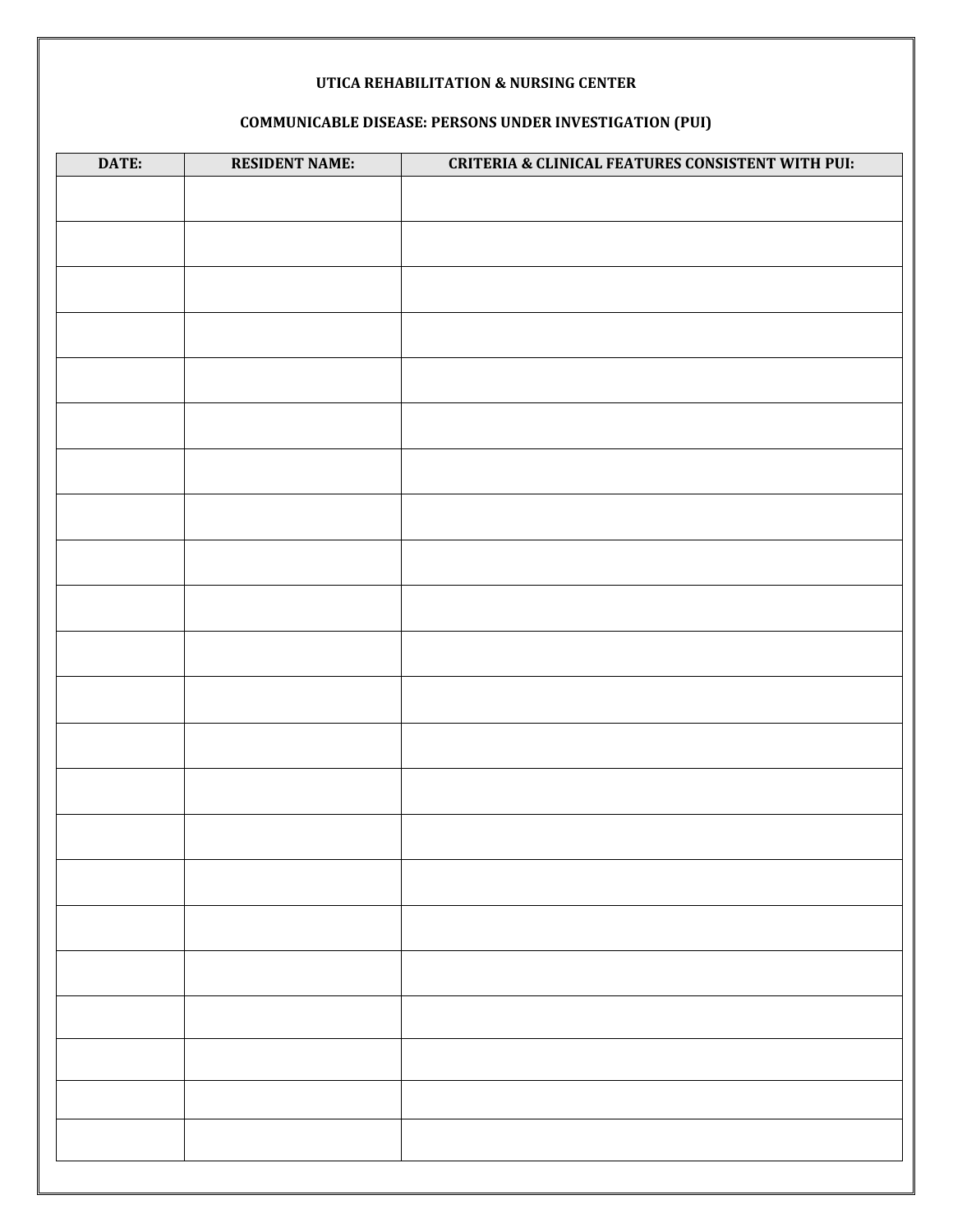### **2.0 COMMUNICATION**

#### **2.1 EXTERNAL NOTIFICATION PROCEDURES**

Under the PEP, facilities must include plans and/or procedures that would enable them to (1) provide a **daily update** to authorized family members and guardians *and* **upon a change in a resident's condition**; and (2) update all residents and authorized families and guardians **at least once per week** on the number of pandemic-related infections and deaths, including residents with a pandemic-related infection who pass away for reasons other than such infection (e.g., COVID positive residents who pass away for reasons other than COVID-19).

These updates must be provided electronically or by such other means as may be selected by each authorized family member or guardian. This includes a method to provide all residents with daily access, at no cost, to remote videoconference or equivalent communication methods with family members and guardians.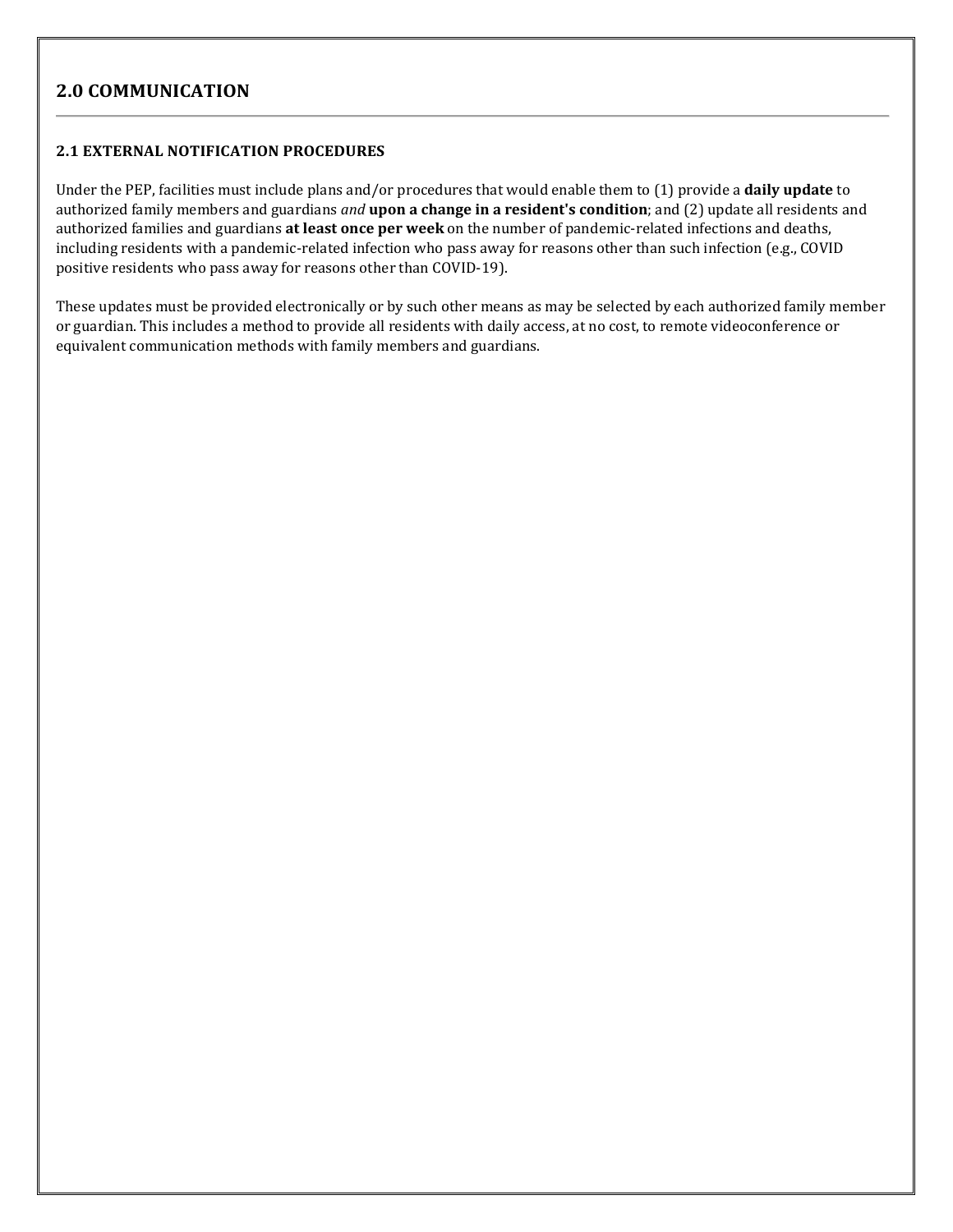#### **UTICA REHABILITATION & NURSING CENTER**

#### **ADMINISTRATIVE MANUAL OF POLICIES AND PROCEDURES**

#### **DEPARTMENT: INTERDISCIPLINARY**

#### **EFFECTIVE DATE: 5/4/2020**

**PREPARED BY: Amy Godfrey, DNS**

**APPROVED BY: Tracy Margott, LNHA NEW: REVISED:X** 

#### **POLICY: X PROCEDURE: X**

#### **SUBJECT: EFFECTIVE COMMUNICATION WITH RESIDENTS & FAMILIES DURING PANDEMIC**

**POLICY:** Effective communication between URNC residents and their families is essential to safe, quality care during a pandemic . To mitigate the potential emotional impact on residents, families, loved ones and guardians, URNC will implement a communication protocol to be utilized during any pandemic.

URNC shall notify family members or next of kin for all residents if any resident tests positive for a communicable infectious disease or if any resident suffers a communicable disease related death, within 24 hours of such positive test result or death.

#### **PROCEDURE:**

- 1. Demonstrate transparency and maintain routine communication with residents in-person, if possible, and with families, either via email, social media (i.e. Facebook), facility website another electronic platform, regarding URNC efforts to prevent the spread of communicable disease (**Attachment 1**).
- 2. **Express Empathy:** Communicable disease outbreaks can cause fear and disrupt daily lives. Lesser-known or emerging diseases such as Zika, Ebola, COVID – 19 cause more uncertainty and anxiety. Acknowledging what residents and families are feeling and their challenges shows that you are considering their perspectives when you give recommendations.
- 3. **Show Respect:** Respectful communication is particularly important when people feel vulnerable. Respectful communication promotes cooperation and rapport. Acknowledge different cultural beliefs and practices about communicable diseases and work with communities to adapt behaviors and promote understanding. Do not dismiss fears or concerns. Give resident and families a chance to talk and ask questions.

Establishing explicit reporting requirements for long-term care (LTC) facilities to report information related to Communicable Disease cases among facility residents and staff is imperative, the following **Procedure** will be implemented:

- 1. Inform residents, their representatives, and families of those residing in facilities by 5 p.m. the next calendar day following the occurrence of:
	- Either a single confirmed infection of a communicable disease, or
	- Three or more residents or staff with new-onset of symptoms consistent with communicable occurring within 72 hours of each other.

This information must:

- o Not include personally identifiable information;
- o Include information on mitigating actions implemented to prevent or reduce the risk of transmission, including if normal operations of the facility will be altered; and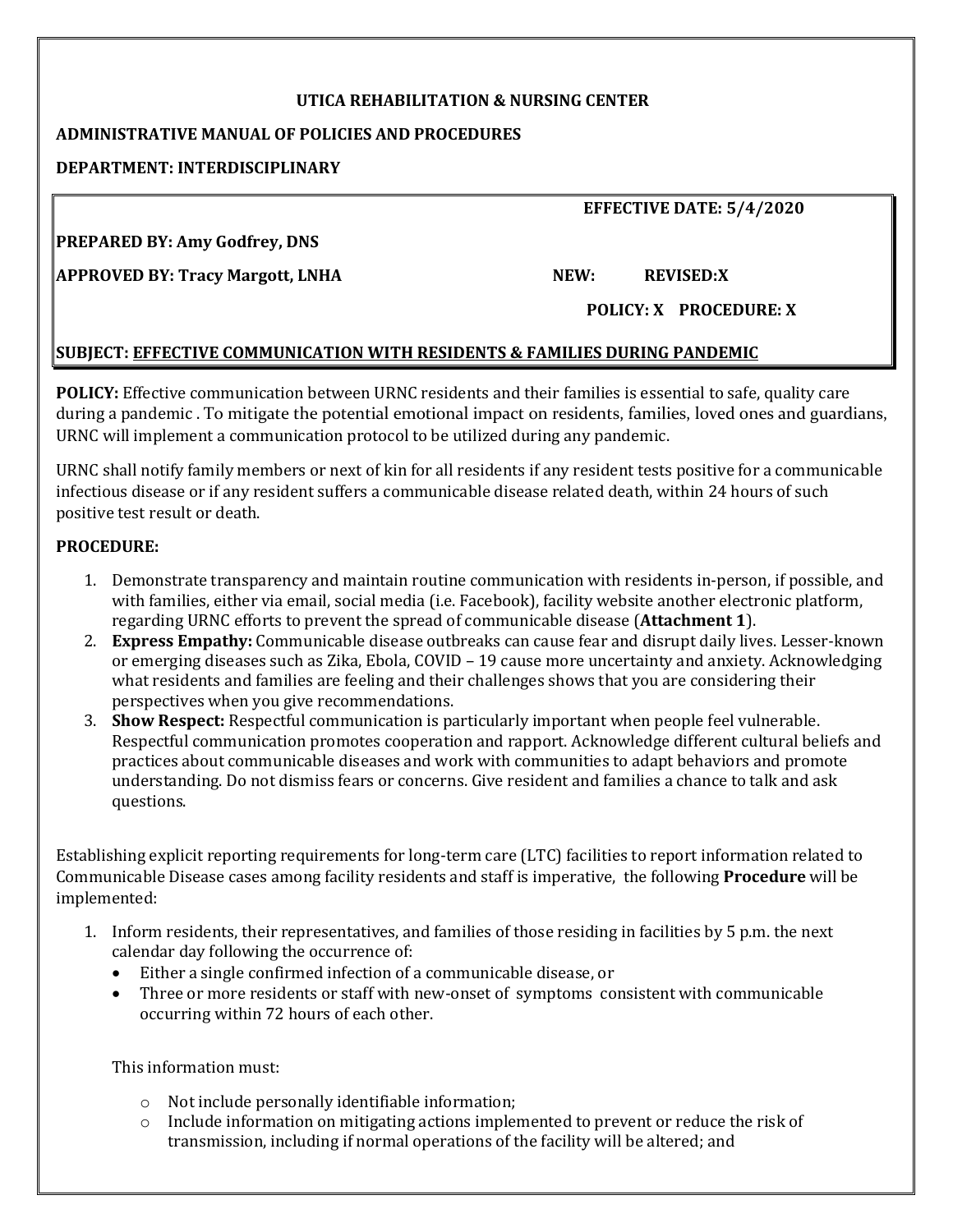- o Include any cumulative updates for residents, their representatives, and families at least weekly or by 5 p.m. the next calendar day following the subsequent occurrence of either:
	- Each time a confirmed communicable disease infection is identified, or
	- Whenever three or more residents or staff with new onset of symptoms consistent with a communicable disease must occur within 72 hours of each other.

The preamble to the rule states that facilities are not expected to make individual calls. Providers may use general communication platforms easily available to residents, representatives and families such as listservs, website postings, and recorded telephone messages.

A record of communication will be maintained for reference and validation **(Attachment 4).**

- 2. If URNC does not have an inividual in the facility that is suspected of having or has been diagnoses with a communicable disease , residents should be periodically met with and communication should be maintained with families regarding the URNC status and measures being taken to protect the residents and staff from such communicable disease. Communication can be with residents in-person, if possible, and with families, either via email, social media (i.e. Facebook), facility website another electronic platform and/or in writing **(Attachment 2).** A record of communication will be maintained for reference and validation **(Attachment 4).**
- 3. URNC will facilitate ongoing family contact on a cadence that mirrors previous visitation frequencies. URNC will help residents use FaceTime or similar video apps or set up a skype-enabled computer in a private area so that family members can arrange to have a "visit" at a time that's convenient for them and the resident.

Helping residents to keep their connections to their families and loved ones alive during the COVID- 19 pandemic will be crucial to helping residents navigate their fears and anxieties.

- 4. Listen carefully to questions and concerns, use local language and speak slowly. Answer any questions and provide correct information about communicable disease, you may not have an answer for every question: a lot may be unknown about such communicable disease and it is okay to admit that.
- 5. Be an active listener despite the chaos and urgent demands going on around you.
	- Acknowledge emotions and feelings they have.
	- Reinforce commitment to doing your best to meet their needs.
	- Reassure that you will be able to manage pain.
- 6. Provide a simple, honest and clear picture of resident's condition and potential implications of treatment choices, if appropriate.
- 7. It is okay to touch, or comfort suspected and confirmed communicable disease residents when wearing PPE.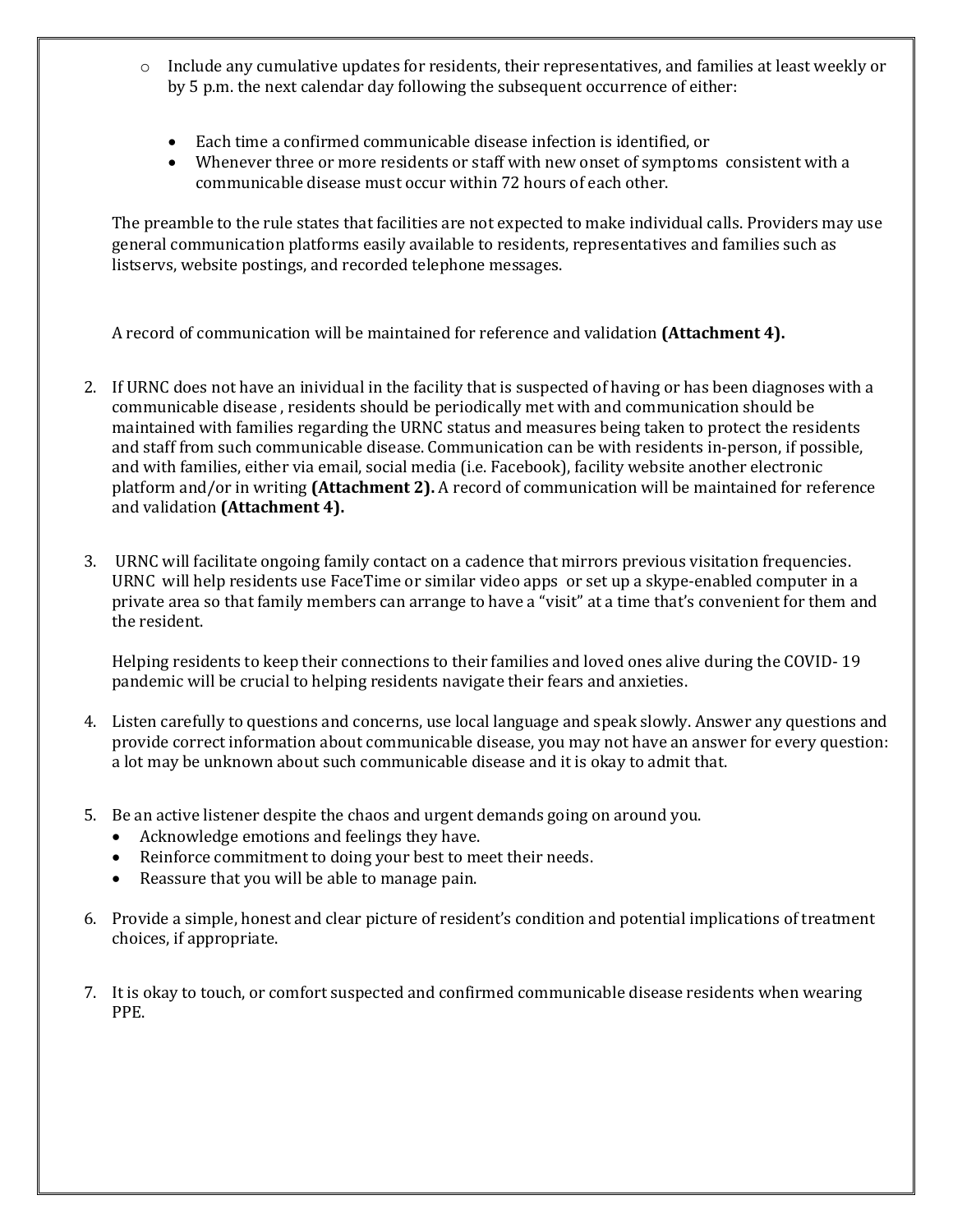#### **Communication with Residents & Families: Advanced Directives:**

Ensuring compassionate care during a pandemic, can be a challenge. Advance care planning or end-of-life conversations can be difficult in the best of circumstances, let alone the current environment with restrictions, heightened emotions, and scarce resources. The following steps should be followed to ensure residents' psychological, social, physical, emotional and spiritual needs are met during a pandemic.

- 1. Make sure residents' advance directives are up to date and contain correct contact information.
- 2. Check all residents' records to get a list of which residents have executed advance directives such as Do Not Resuscitate orders, Medical Orders for Life Sustaining Treatment (MOLST) or Physician Orders for Life Sustaining Treatment (POLST), Living Wills, or Durable Medical Powers of Attorney (health care agents).
- 3. For residents with executed advance directives, as status' change, follow the goals of care and preferences as indicated in those documents. However, affirming their wishes and goals in light of the pandemic can helpful.
- 4. For residents who are a full code or do not have advance directives, having a conversation to understand the resident's values, goals and preferences is beneficial, even if the resident or family in the case of an incapacitated resident, does not want to execute an advance directive document. Document the conversation and take appropriate follow up actions.
- 5. During a pandemic, there will be residents that are at the end-of-life unrelated to the particular communicable disease. Assess to determine if the resident's condition has elevated to an end-of-life event (i.e., is this resident's condition reversible or irreversible, and what does that mean in meeting the needs of that resident).
- 6. Educate residents and families on the risks and benefits of hospitalizations. This should include what it means if a hospital surge is happening, which may mean care in hallways, emergency rooms, or temporary holding areas such as gyms or parking lots.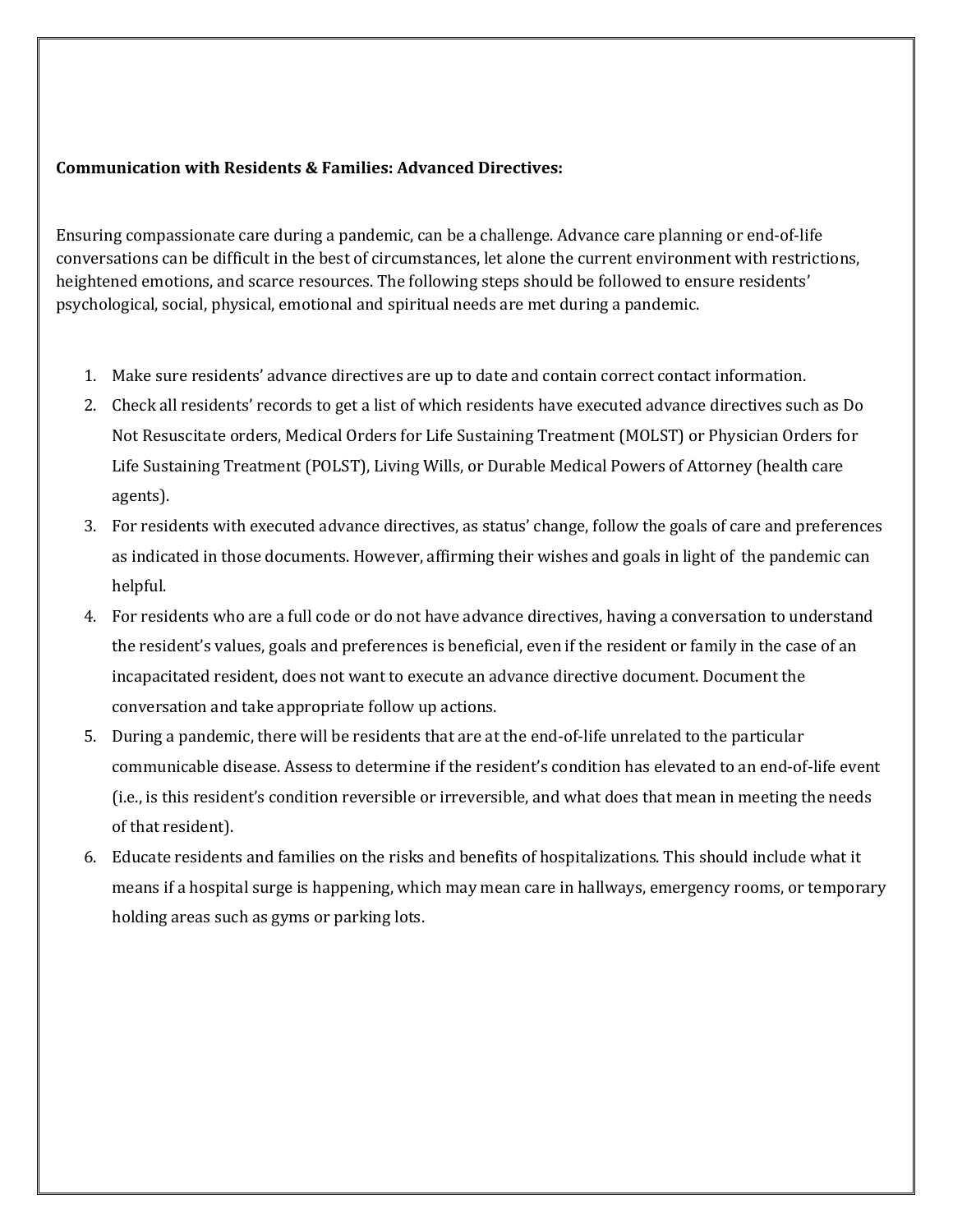#### **3.0 PEP Infection Control**

The facility must develop pandemic infection control plans for staff, residents, and families, including plans for (1) developing supply stores and specific plans to maintain, or contract to maintain, at least a two month (60 day) supply of personal protective equipment based on facility census, including consideration of space for storage; and (2) hospitalized residents to be admitted or readmitted to such residential health care facility or alternate care site after treatment, in accordance with all applicable laws and regulations, including but not limited to 10 NTCRR 415.3(i)(3)(iii), 415.19, and 415.26(i); 42 CFR 483.15(e) and 42 CFR § 483.80.

Additional infection control planning and response efforts and that should be addressed include:

- Incorporating lessons learned from previous pandemic responses into planning efforts to assist with the development of policies and procedures related to such elements as the management of supplies and PPE, as well as implementation of infection control protocols to assist with proper use and conservation of PPE.
- All personal protective equipment necessary for both residents and staff in order to continue to provide services and supports to residents. COVID-specific guidance on optimizing PPE and other supply strategies is available on CDC's website:

[https://www.cdc.gov/coronavirus/2019-ncov/hcp/ppe-strategy/index.html.](https://www.cdc.gov/coronavirus/2019-ncov/hcp/ppe-strategy/index.html) 

Supplies to be maintained include, but are not limited to:

- − N95 respirators;
- − Face shield;
- − Eye protection;
- − Gowns/isolation gowns;
- − gloves;
- − masks; and
- − sanitizers and disinfectants

[https://www.epa.gov/coronavirus/epa-guidance-disinfecting-cleaning-and-addressing-water-quality](https://www.epa.gov/coronavirus/epa-guidance-disinfecting-cleaning-and-addressing-water-quality-challenges-related)[challenges-related](https://www.epa.gov/coronavirus/epa-guidance-disinfecting-cleaning-and-addressing-water-quality-challenges-related)

Other considerations to be included in a facility's plans to reduce transmission regard when there are only one or a few residents with the pandemic disease in a facility:

- Plans for cohorting, including:
	- − Use of a part of a unit, dedicated floor, or wing in the facility or a group of rooms at the end of the unit, such as at the end of a hallway.
	- − Discontinue any sharing of a bathroom with residents outside the cohort
- Proper identification of the area for residents with COVID-19, including demarcating reminders for healthcare personnel; and
- Procedures for preventing other residents from entering the area.

**Corresponding Policies: Hand Washing P&P Donning/Doffing PPE**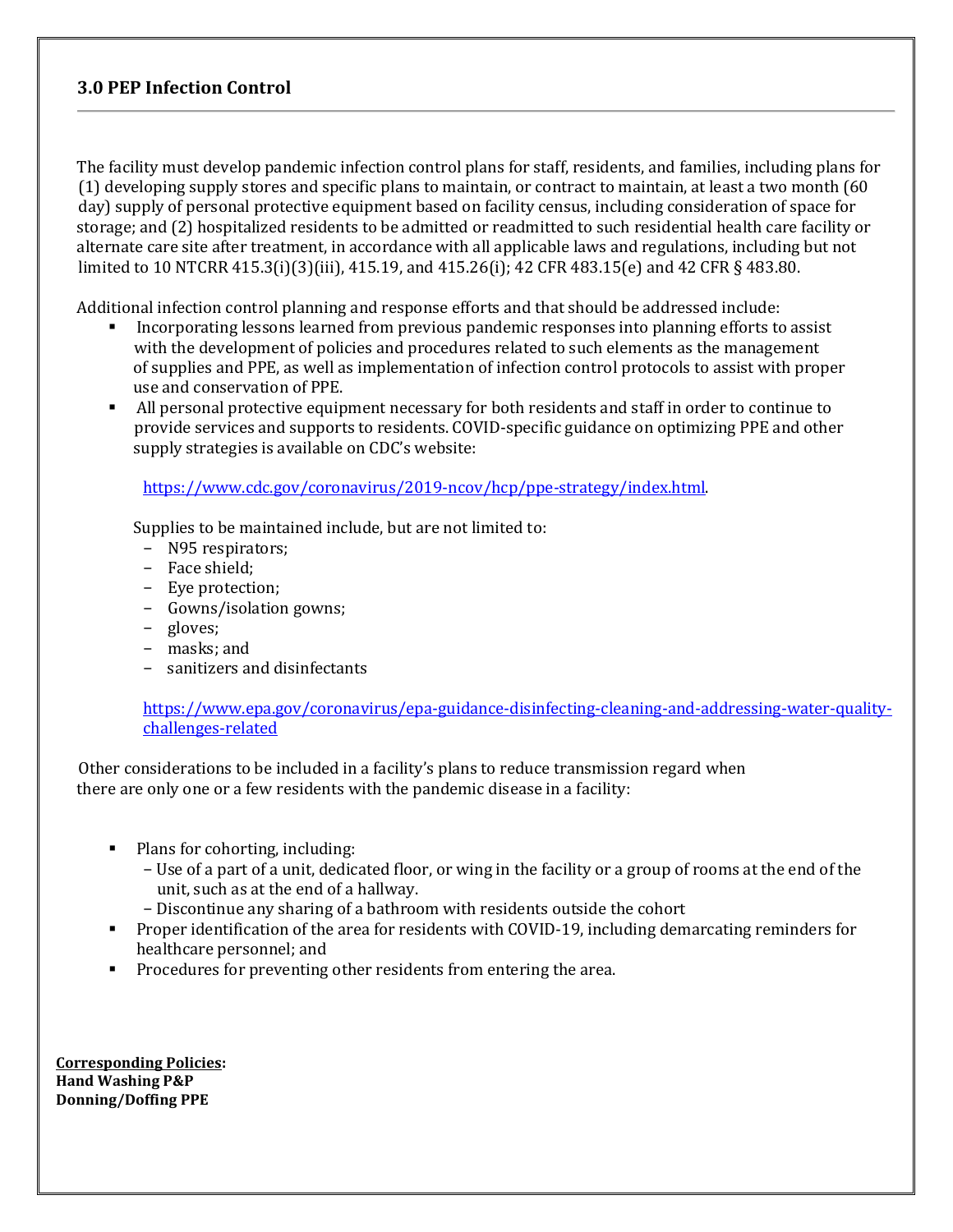#### **4.0 Other PEP Requirements**

#### **UTICA REHABILITATION & NURSING CENTER**

#### **ADMINISTRATIVE MANUAL OF POLICIES AND PROCEDURES DEPARTMENT: INTERDISCIPLINARY**

#### **EFFECTIVE DATE: 5/27/20**

**PREPARED BY: Amy Godfrey, DNS NEW: REVISED: X APPROVED BY: Tracy Margott, LNHA POLICY: PROCEDURE: X** 

#### **SUBJECT: COVID -19 HOSPITAL DISCHARGES AND ADMISSIONS TO NURSING HOMES**

**BACKGROUND:** On May 10, 2020, Governor Andrew M. Cuomo Signed Executive Order ("EO") 202.30 that includes, as applicable and without limitation the Directive of the Commissioner of Health where in accordance with 10 NYCRR 415.26, Nursing Homes must only accept and retain those residents for whom the facility can provide adequate care. Pursuant to the executive order, hospitals must test any patient who may be discharged to a Nursing Home for COVID – 19 using a molecular test for SARS – Cov-2 RNA. No Hospital shall discharge a patient who has been diagnosed with COVID -19 to a NH or ACF, until the patient has received one negative test result using such testing method.

**POLICY:** During this global health emergency, URNC will comply with the directive of the Commissioner of Health issued May 10, 2020 titled "Hospital Discharges and Admissions to Nursing Homes and Adult Care Facilities"

#### **PROCEDURE:**

- 1. URNC must confirm that the resident is medically stable for discharge and that resident has received one negative test result (Molecular test for SARS – Cov – 2 RNA) for COVID -19.
- 2. URNC cannot accept a resident(s) who have been diagnosed with COVID 19 for admission from a hospital until verification of a negative test has been received.
- 3. URNC will not deny admission of a resident based solely on a resident's COVID-19 diagnosis with the exception of residents of hospitals who have not yet tested negative.
- 4. Newly admitted or readmitted residents should be monitored for evidence of COVID-19 for 14 days after admission/readmission despite having a negative test for COVID -19. Upon admission or readmission to the facility, resident(s) will be placed on precautionary quarantine. Resident(s) will be monitored for symptoms consistent with COVID – 19 for the duration of the precautionary quarantine. Staff should follow standard precautions with mask for residents who are on precautionary quarantine.

In an effort to optimize PPE during the COVID-19 pandemic, isolation gowns/eye wear are excluded for residents who are on precautionary quarantine and will be utilized for residents whose COVID – 19 status is unknown, PUI's and those who are confirmed COVID - 19 positive.

- 5. Newly admitted or readmitted residents should wear a facemask or cloth face covering to contain secretions when healthcare personnel are in room and during transports out of room. If residents cannot tolerate a facemask or cloth face covering, they should be encouraged to use tissues to cover their mouth and nose while out of their room.
- 6. Transport and movement of the resident outside of the room should be limited to medically essential purposes.
- 7. Resident(s) can be transferred out of single room to a semi-private room if they remain afebrile and without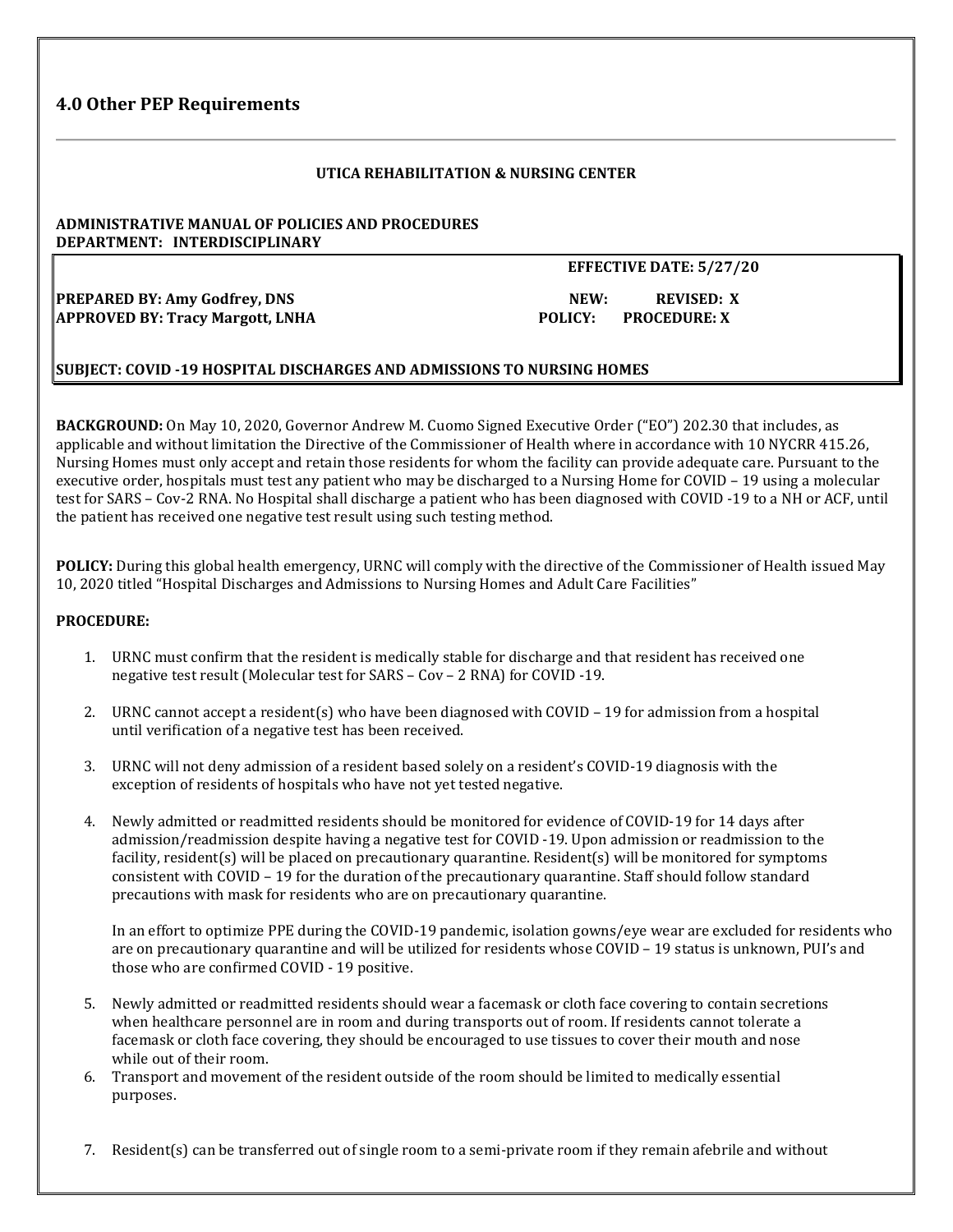8. If resident has new onset symptoms consistent with COVID -19, they will be considered to be a PUI and will be isolated, placed on contact/droplet precautions and cared for using [COVID-19 PPE](https://www.cdc.gov/coronavirus/2019-ncov/hcp/infection-control-recommendations.html?CDC_AA_refVal=https%3A%2F%2Fwww.cdc.gov%2Fcoronavirus%2F2019-ncov%2Finfection-control%2Fcontrol-recommendations.html) (KN95 or N95, isolation gown, gloves and eye protection [face shield or safety glasses/goggles]) **\* See P&P for Suspected & Confirmed COVID-19 within the facility.**

Resident should be transferred to a private room (as possible) with the door closed and with private bathroom (as possible). If a private bathroom is not available, resident should utilize a bed side commode and/or bed pan and/or urinal. Resident should be provided a cloth or procedural mask for source control and should be educated to wear it at all times as tolerated; with emphasis when healthcare personnel are in room and during transport out of room.

If resident is cohorted with another PUI, engineering controls should be implemented where possible. Privacy curtains should be pulled between residents and room/bathroom doors should be kept close when possible.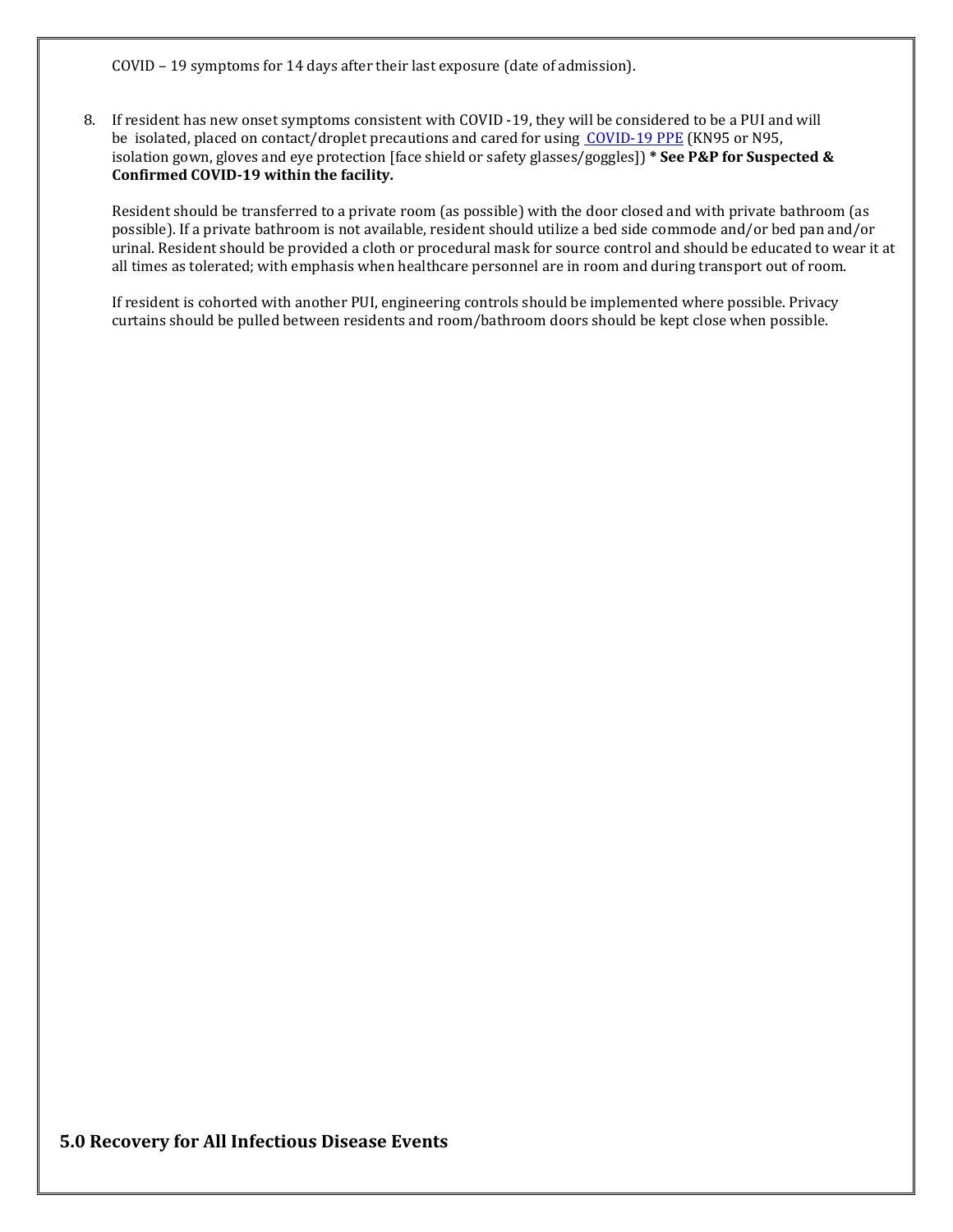**Utica Rehabilitation and Nursing Center** will maintain review of, and implement procedures provided in NYSDOH CDC recovery guidance which is issued at the time of each specific infectious disease or pandemic event regarding how, when, which

activities/procedures/restrictions may be eliminated, restored and the timing of when those changes may be executed.

The facility will communicate [any relevant activities regarding recovery/return to normal](https://www.cms.gov/files/document/covid-nursing-home-reopening-recommendation-faqs.pdf) operations, with staff, families/guardians and other relevant stakeholders.

**Helpful Link:** 

**https://www.cms.gov/files/document/covid-nursing-home-reopening-recommendation-faqs.pdf**

**UTICA REHABILITATION & NURSING CENTER**

**Helpful - Quick General References for an EID**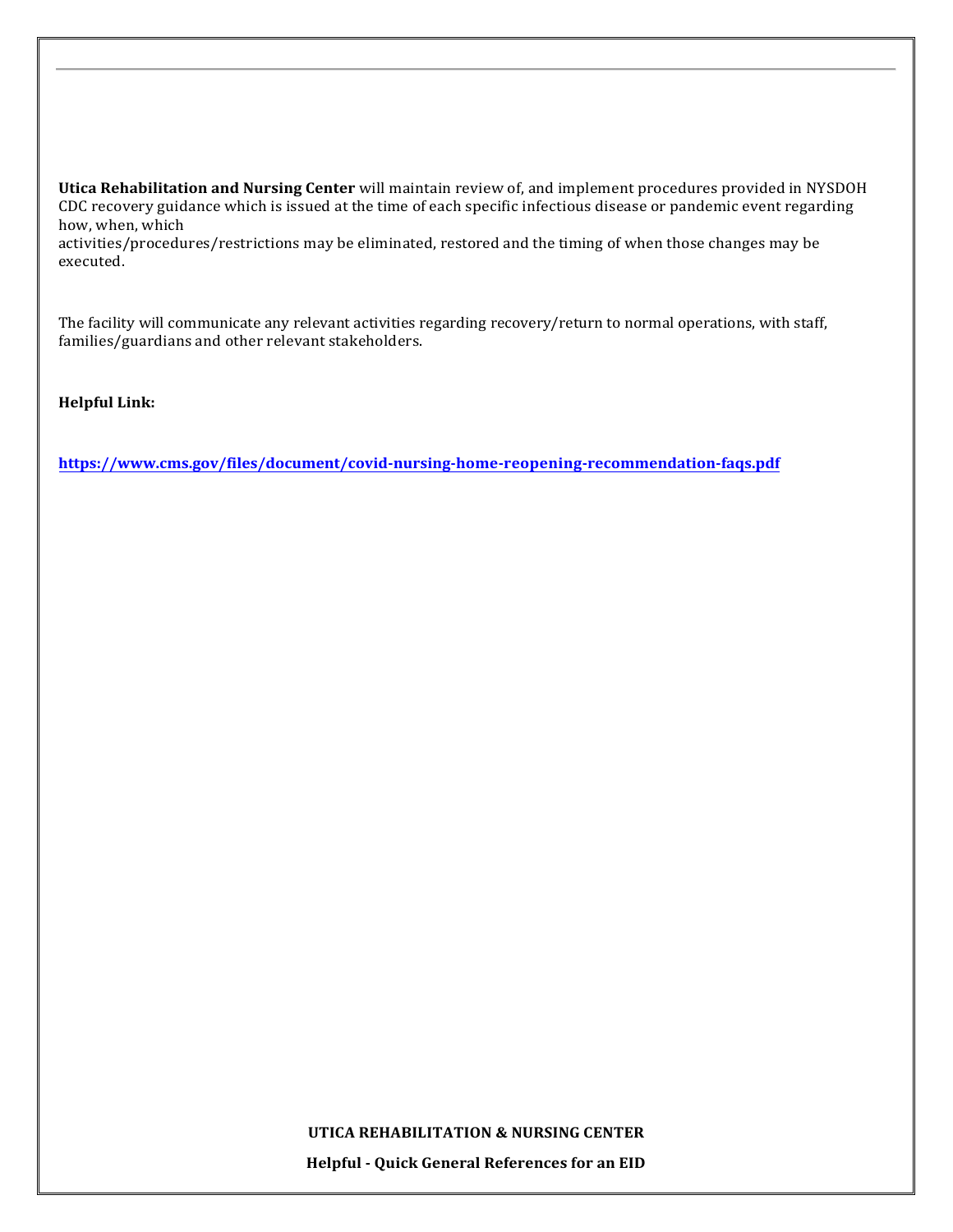- Be aware of and review federal, state and local health department pandemic influenza plans. Incorporate appropriate actions from these plans into workplace disasterplans.
- **Prepare and plan for operations with a reduced workforce.**
- Work with your suppliers to ensure that you can continue to operate and provideservices.
- Develop a sick leave policy that does not penalize sick employees, thereby encouraging employees who have influenza-related symptoms (e.g., fever, headache, cough, sore throat, runny or stuffy nose, muscle aches, or upset stomach) to stay home so that they do not infect other employees. Recognize that employees with ill family members may need to stay home to care for them.
- Identify possible exposure and health risks to your employees. Are employees potentially in contact with people with influenza such as in a hospital or clinic? Are your employees expected to have a lot of contact with the general public?
- Minimize exposure to fellow employees or the public. For example, will more of your employees work from home? This may require enhancement of technology and communications equipment.
- Identify business-essential positions and people required to sustain business-necessary functions and operations. Prepare to cross-train or develop ways to function in the absence of these positions. It is recommended that employers train three or more employees to be able to sustain business-necessary functions and operations, and communicate the expectation for available employees to perform these functions if needed during a pandemic.
- Plan for downsizing services but also anticipate any scenario which may require a surge in your services.
- Recognize that, in the course of normal daily life, all employees will have non-occupational risk factors at home and in community settings that should be reduced to the extent possible. Some employees will also have individual risk factors that should be considered by employers as they plan how the organization will respond to a potential pandemic (e.g., immuno-compromised individuals and pregnant women).
- Stockpile items such as soap,tissue, hand sanitizer, cleaning supplies and recommended personal protective equipment. When stockpiling items, be aware of each product's shelf life and storage conditions (e.g., avoid areas that are damp or have temperature extremes) and incorporate product rotation (e.g., consume oldest supplies first) into your stockpile management program.
- Make sure that your disaster plan protects and supports your employees, customers and the general public. Be aware of your employees' concerns about pay, leave, safety and health. Informed employees who feel safe at work are less likely to be absent.
- Develop policies and practices that distance employees from each other, customers and the general public. Consider practices to minimize face-to-face contact between employees such as e-mail, websites and teleconferences. Policies and practices that allow employees to work from home or to stagger their work shifts may be important as absenteeism rises.
- Organize and identify a central team of people or focal point to serve as a communication source so that your employees and customers can have accurate information during the crisis.
- Workwithyouremployeesandtheirunion(s)toaddress leave,pay,transportation,travel,childcare, absence and other human resource issues.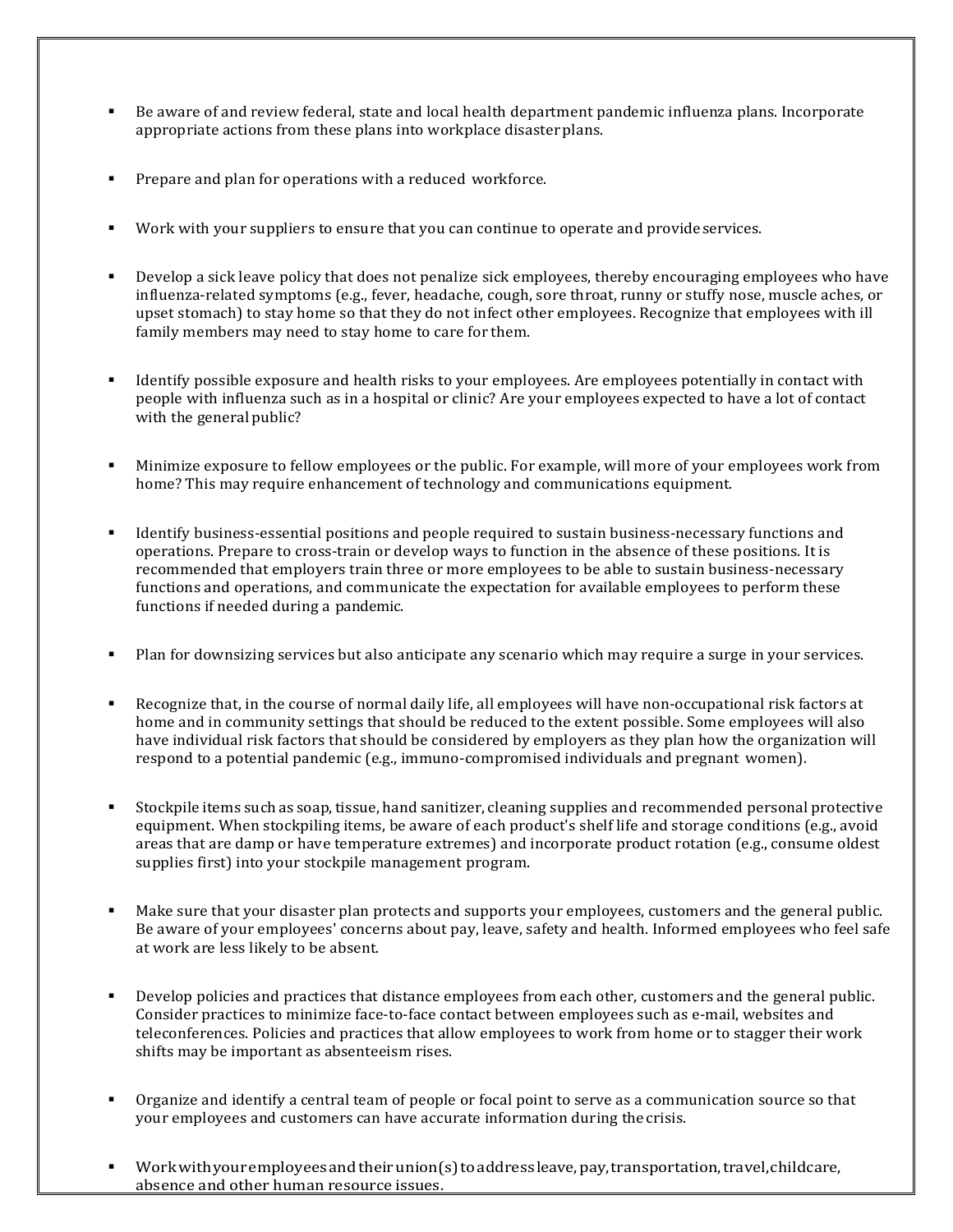- Provide your employees and customers in your workplace with easy access to infection control supplies, such as soap, hand sanitizers, personal protective equipment (such as gloves or surgical masks), tissues, and office cleaning supplies.
- Provide training, education and informational material about business-essential job functions and employee health and safety, including proper hygiene practices and the use of any personal protective equipment to be used in the workplace. Be sure that informational material is available in a usable format for individuals with sensory disabilities and/or limited English proficiency. Encourage employees to take care of their health by eating right, getting plenty of rest and getting a seasonal flu vaccination.
- Work withyour insurance companies,andstateandlocalhealthagencies to provide informationto employees and customers about medical care in the event of a pandemic.
- Assist employees in managing additional stressors related to the pandemic. These are likely to include distress related to personal or family illness, life disruption, grief related to loss of family, friends or coworkers, loss of routine support systems, and similar challenges. Assuring timely and accurate communication will also be important throughout the duration of the pandemic in decreasing fear or worry. Employers should provide opportunities for support, counseling, and mental health assessment and referral should these be necessary. If present, Employee Assistance Programs can offer training and provide resources and other guidance on mental health and resiliency before and during a pandemic.

#### **Definitions:**

Pandemic -- A sudden infectious disease outbreak that becomes very widespread andaffects a whole region, a continent, or the world due to a susceptible population. By definition, a true pandemic causes a high degree of mortality.

Isolation - Separation of an individual or group who is reasonably suspected to be infected with a communicable disease from those who are not infected to prevent the spread of the disease.

Quarantine - Separation of an individual or group reasonably suspected to have been exposed to a communicable disease but who is not yet ill (displaying signs and symptoms) from those who have not been so exposed to prevent the spread of the disease.

#### **Helpful Websites:**

[https://www.osha.gov/Publications/influenza pandemic.html](https://www.osha.gov/Publications/influenza%20pandemic.html)

<http://www.cahfdisasterprep.com/PreparednessTopics/Pandemiclnfluenza.aspx>

<https://emergency.cdc.gov/coca/index.asp>

<http://emergency.cdc.gov/health-professionals.asp>

<http://emergency.cdc.gov/recentincidents/>

<https://www.train.org/cdctrain/search>

#### **Ebola Online Resources:**

CDC Ebola Resources for State and Local Public Health Partners